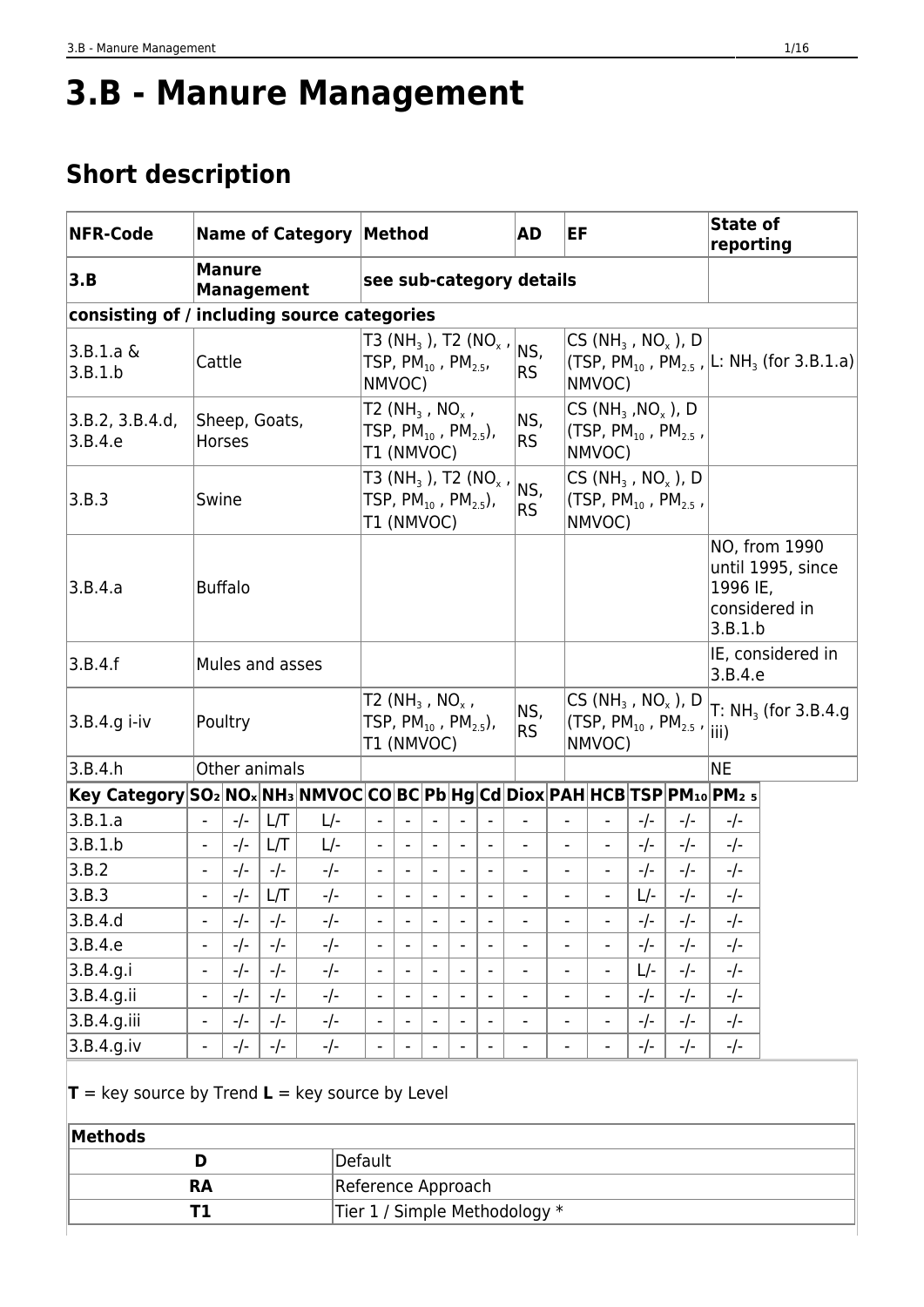|   | T2                                        | Tier 2*         |                                                                                                  |
|---|-------------------------------------------|-----------------|--------------------------------------------------------------------------------------------------|
|   | T3                                        |                 | Tier 3 / Detailed Methodology *                                                                  |
|   | C                                         | <b>CORINAIR</b> |                                                                                                  |
|   | $\mathsf{CS}\phantom{A}$                  |                 | <b>Country Specific</b>                                                                          |
|   | M                                         | Model           |                                                                                                  |
|   |                                           |                 | $*$ as described in the EMEP/CORINAIR Emission Inventory Guidebook - 2007, in the group specific |
|   | chapters.                                 |                 |                                                                                                  |
|   | <b>AD - Data Source for Activity Data</b> |                 |                                                                                                  |
|   | <b>NS</b> National Statistics             |                 |                                                                                                  |
|   | <b>RS</b> Regional Statistics             |                 |                                                                                                  |
|   | <b>IS</b> International Statistics        |                 |                                                                                                  |
|   | <b>PS</b> Plant Specific data             |                 |                                                                                                  |
|   | AS Associations, business organisations   |                 |                                                                                                  |
| Q | specific questionnaires, surveys          |                 |                                                                                                  |
|   | <b>EF - Emission Factors</b>              |                 |                                                                                                  |
| D | Default (EMEP Guidebook)                  |                 |                                                                                                  |
| C | Confidential                              |                 |                                                                                                  |
|   | <b>CS</b> Country Specific                |                 |                                                                                                  |
|   | <b>PS</b> Plant Specific data             |                 |                                                                                                  |

# **Country specifics**



In 2019, NH<sub>3</sub> emissions from category 3.B (manure management) derived up to 43.6 % from total agricultural emissions, which is equal to  $\sim$  243.3 kt NH<sub>3</sub>. Within those emissions 47.2 % originate from cattle manure ( $\sim$  114.9 kt), 36.4 % from pig manure (ca. 88.5 kt), and 13.3 % from poultry manure ( $\sim$ 32.4 kt). Calculations take into account the impact of anaerobic digestion of manure on the emissions.

NO<sub>x</sub> emissions from category 3.B (manure management) contribute only 1.2 % (~ 1.4 kt) to the total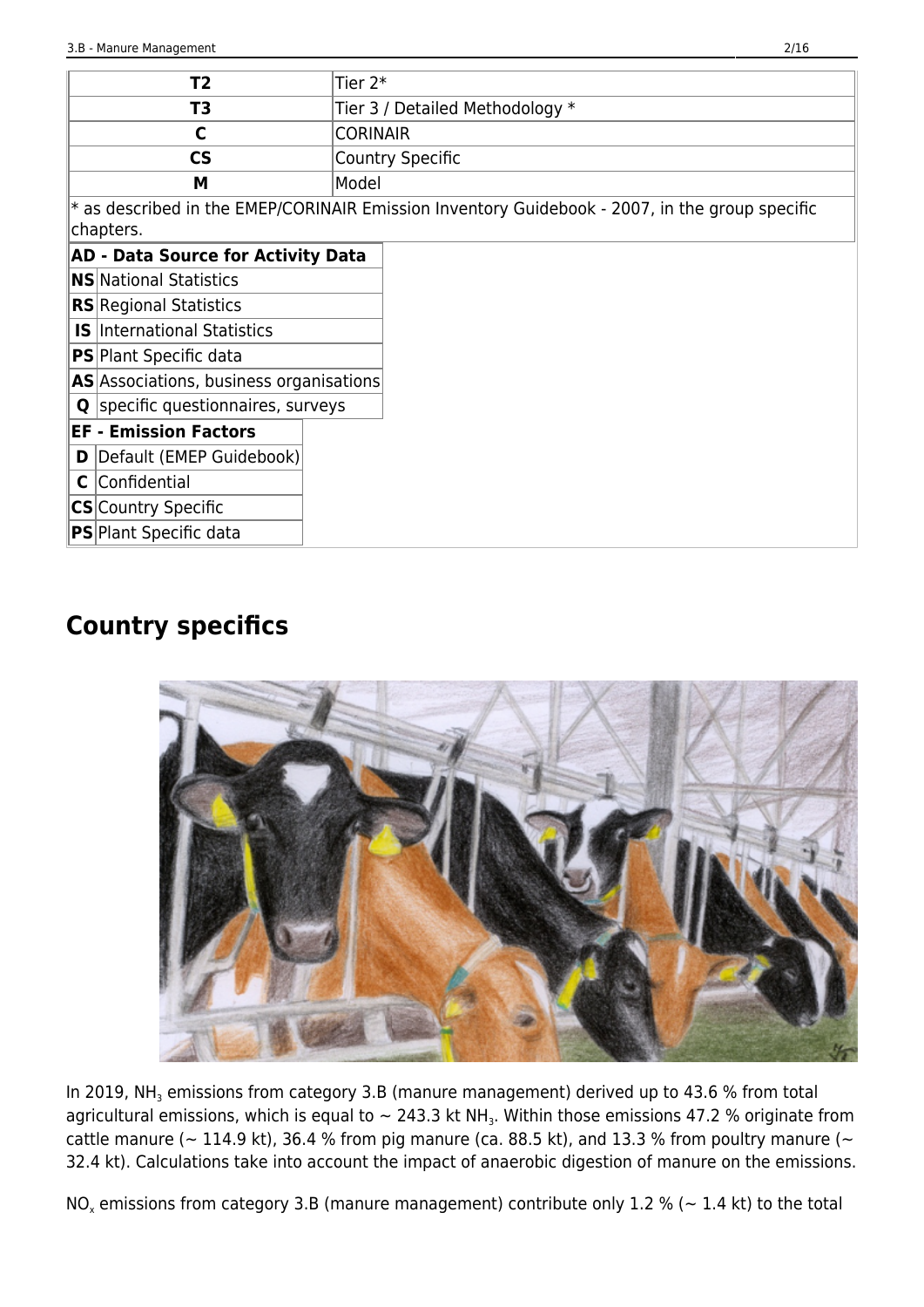agricultural NO<sub>x</sub> emissions. They are calculated proportionally to N<sub>2</sub>O emissions, see Rösemann et al.  $(2021)^{11}$  $(2021)^{11}$  $(2021)^{11}$ .

NMVOC emissions from category 3.B (manure management) contributed 97.2 % (295.8 kt) from total agricultural NMVOC emissions (304.4 kt).

In 2019, manure management contributed, respectively, 71.1 % (42.9 kt), 42.7 % (13.0 kt) and 84.8 % (3.7 kt) to the total agricultural TSP,  $PM_{10}$  and  $PM_{2.5}$  emissions (TSP: 60.3 kt,  $PM_{10}$ : 30.4 kt,  $PM_{2.5}$ : 4.4 kt, respectively).

# **Activity data for all pollutants**

The Federal Statistical Agency and the Statistical Agencies of the federal states carry out surveys in order to collect, along with other data, the head counts of animals. The results of these surveys are used for emission calculations, for details see Rösemann et al, 2021, Chapter 3.4.2.

The animal population figures used in the inventory are presented in Table 1. Buffaloes are included in the cattle population figures, mules and asses are included in the horse population figures (IE), see Rösemann et al. (2021), Chapters 4.1 and 7.1. In the first years after the German reunification in 1990 animal livestock decreased markedly. The head counts for cattle continued to decrease significantly until 2006/2007, followed by a more or less stable period until 2014. Since 2015 a slight decrease occurred. In 2019, dairy cattle numbers are 63.1 % of 1990 numbers, while the total population of other cattle is at 58.1 % of 1990. Swine numbers decreased until 1995 and then increased slightly. Since 2014 a slight decrease occurred (2019: 81.5 % of 1990). The 2019 numbers of horses, sheep and goats are, respectively, at 84.6 %, 55.5 % and 163.8 % of 1990.

Figures for broilers and turkeys are showing a massive increase since 1990. In total, 2019 poultry population figures are at 154.1 % of 1990. A detailed description of the animal figures used can be found in the National Inventory Report 2021 $^2$ , Chapter 5.1.3.2.3.

|                       | Population of animals (in 1000)     |                   |         |         |         |                                                                                                                                                 |         |                     |         |                     |                                                 |         |         |           |
|-----------------------|-------------------------------------|-------------------|---------|---------|---------|-------------------------------------------------------------------------------------------------------------------------------------------------|---------|---------------------|---------|---------------------|-------------------------------------------------|---------|---------|-----------|
|                       | 1990                                | 1995              | 2000    | 2005    | 2010    | 2011                                                                                                                                            | 2012    | 2013                | 2014    | 2015                | 2016                                            | 2017    | 2018    | 2019      |
| dairy<br>cattle       | 6.354.6                             | 5,229.4           | 4,569.8 | 4,236.4 | 4,183.1 | 4,190.1                                                                                                                                         | 4,190.5 | 4,267.6             | 4,295.7 | 4,284.6             | 4,217.7                                         | 4.199.0 | 4.100.9 | 4.011.7   |
| lother<br>cattle      |                                     | 13,133.4 10,660.5 | 9,968.9 | 8,800.4 | 8,628.7 | 8,340.4                                                                                                                                         |         | $8,319.1$ $8,418.4$ |         | $8,446.5$ $8,350.8$ | 8,248.9                                         | 8,082.2 | 7,848.2 | 7,627.9   |
| buffalo               | N <sub>O</sub>                      | <b>NO</b>         | IE      | IE      | IE      | IE                                                                                                                                              | IE      | IE                  | IE      | IE                  | IE                                              | IE      | IE      | <b>IE</b> |
| mules<br>and<br>asses | IE                                  | IE.               | IE      | IE      | IE      | IE                                                                                                                                              | IE      | IE                  | IE      | IE                  | IE                                              | IE      | IE      | IE.       |
| horses                | 499.5                               | 634.1             | 499.5   | 508.4   | 461.8   | 461.6                                                                                                                                           | 461.5   | 461.3               | 454.9   | 448.4               | 442.0                                           | 435.5   | 429.1   | 422.6     |
| sheep                 | 3.266.1                             | 2.990.7           | 2,743.3 | 2,643.1 | 2,245.0 | 1,979.7                                                                                                                                         | 1,965.9 | 1,877.2             | 1,892.4 | 1,866.9             | 1.851.0                                         | 1.863.2 | 1.846.0 | 1,813.6   |
| goats                 | 90.0                                | 100.0             | 140.0   | 170.0   | 149.9   | 143.4                                                                                                                                           | 136.8   | 130.2               | 133.1   | 135.9               | 138.8                                           | 141.7   | 144.6   | 147.4     |
| swine                 |                                     |                   |         |         |         | 26,502.5 20,387.3 21,767.7 22,742.8 22,244.4 22,787.9 23,648.3 23,391.2 23,666.9 22,978.5 22,761.2 22,920.8 22,019.2 21,596.4                   |         |                     |         |                     |                                                 |         |         |           |
| laying<br>hens        |                                     |                   |         |         |         | 53,450.5 45,317.3 44,225.6 38,203.6 35,279.0 39,514.9 43,750.8 47,986.7 49,303.0 50,619.3 51,935.5 52,524.4 53,561.4 53,901.4                   |         |                     |         |                     |                                                 |         |         |           |
|                       |                                     |                   |         |         |         | broilers 35,393.0 42,025.8 50,359.9 56,762.5 67,531.1 77,402.6 87,274.1 97,145.6 96,027.5 94,909.4 93,791.3 93,791.3 93,791.3 93,791.3 93,791.3 |         |                     |         |                     |                                                 |         |         |           |
| turkeys               | 5.029.2                             |                   |         |         |         | $6,742.0$ $8,893.1$ $10,611.1$ $11,344.0$ $11,981.2$ $12,618.5$ $13,255.7$ $12,957.1$ $12,658.5$ $12,359.9$ $12,359.9$ $12,359.9$ $12,359.9$    |         |                     |         |                     |                                                 |         |         |           |
| pullets               |                                     |                   |         |         |         | 17,210.8 14,592.0 14,240.5 12,301.4 11,303.3 12,749.3 14,195.2 15,641.2 14,734.7 13,828.3 12,921.8 12,921.8 12,921.8 12,921.8                   |         |                     |         |                     |                                                 |         |         |           |
| ducks                 | 2.013.7                             | 1.933.7           | 2,055.7 | 2,352.2 |         | 3,164.3 3,029.5 2,894.6 2,759.7                                                                                                                 |         |                     |         |                     | 2,585.3 2,410.8 2,236.4 2,236.4 2,236.4 2,236.4 |         |         |           |
| geese                 | 781.5                               | 617.0             | 404.8   | 329.5   | 278.1   | 366.8                                                                                                                                           | 455.5   | 544.2               | 472.5   | 400.8               | 329.0                                           | 329.0   | 329.0   | 329.0     |
|                       | other animals: no data available a) |                   |         |         |         |                                                                                                                                                 |         |                     |         |                     |                                                 |         |         |           |

### Table 1: Population of animals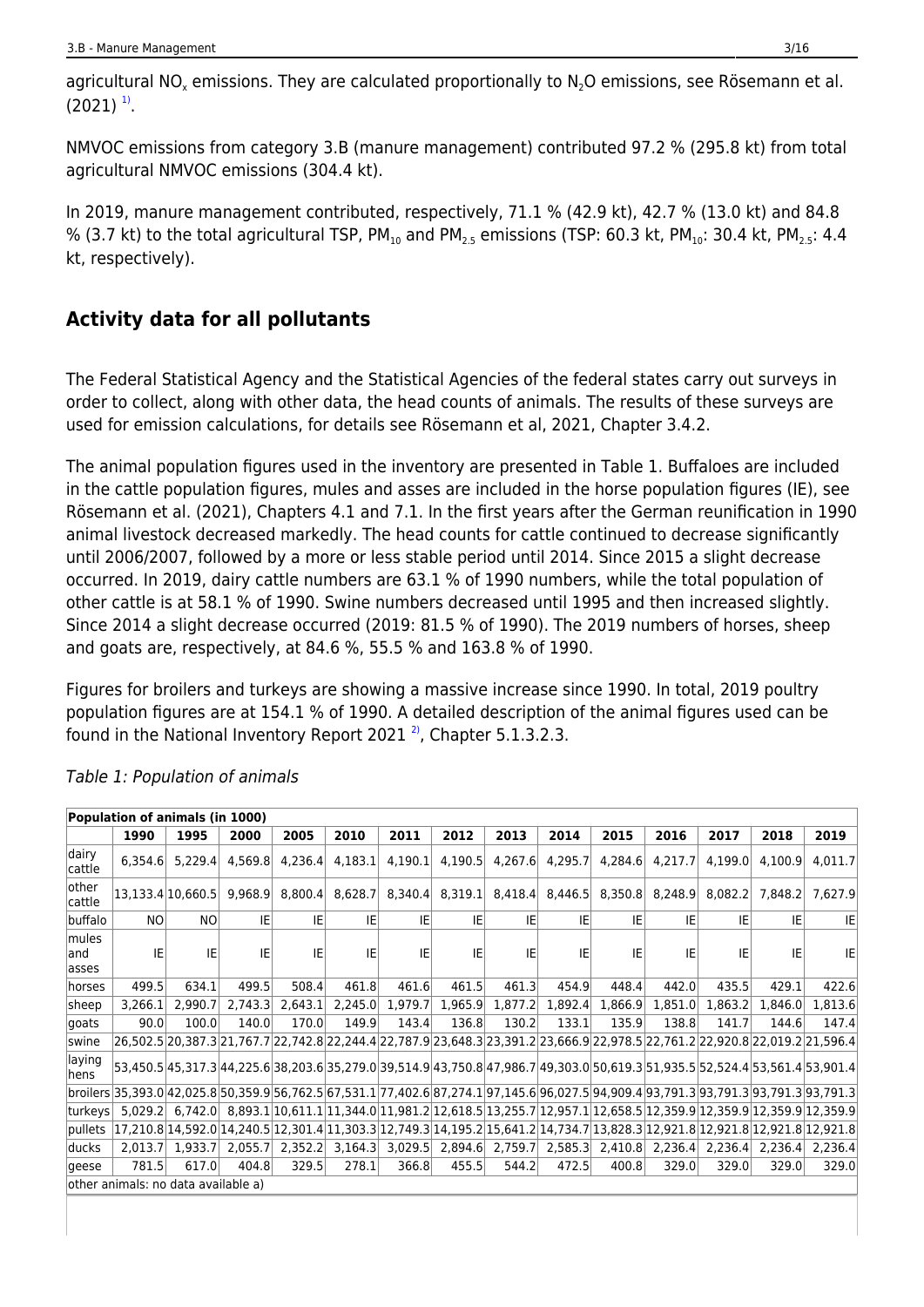a) Animal numbers of other animals are not available. Emissions of other animals were approximated with estimated population figures for a single year (see Rösemann et. al., 2017, Chapter 9,  $3)$  and submitted to the TERT of the NECD-Review. The TERT confirmed that emissions are below the threshold of significance. For GHG emission reporting the UNFCCC has acknowledged that the emissions from Germany's other animals are negligible. To ensure consistency between UNFCCC and UNECE/NEC reporting, no air pollutants from other animals are reported.

### **Additional data**

Emission calculations in accordance with a Tier 2 or Tier 3 method require data on animal performance (animal weight, weight gain, milk yield, milk protein content, milk fat content, numbers of births, numbers of eggs and weights of eggs) and on the relevant feeding details (phase feeding, feed components, protein and energy content, digestibility and feed efficiency). To subdivide officially recorded total numbers of turkeys into roosters and hens, the respective population percentages need to be known. Details on data requirements for the modelling of emissions from livestock husbandry in the German inventory can be found in Rösemann et al. (2021), Chapters 4 to 8.

Most of the data mentioned above is not available from official statistics and was obtained from literature, from publications by agricultural association, from regulations for agricultural consulting in Germany and from expert judgments. For 1991, 1995 and 1999, frequency distributions of feeding strategies, husbandry systems (shares of pasturing/stabling; shares of various housing methods), storage types as well as techniques of farm manure spreading were obtained with the help of the RAUMIS agricultural sector model (Regionalisiertes Agrar- und UmweltInformationsystem für Deutschland/ Regionalised agricultural and environmental information system for Germany). RAUMIS has been developed and is operated by the Institute of Rural Studies of the Thünen Institute (Federal Research Institute for Rural Areas, Forestry and Fisheries). For an introduction to RAUMIS see Weingarten (1995) <sup>[4\)](#page--1-0)</sup>; a detailed description is provided in Henrichsmeyer et al. (1996) [5\)](#page--1-0).

RAUMIS did not model complete time series but only selected years. RAUMIS data for the years 1991, 1995, and 1999 are used in the inventory for years 1990 – 1993, 1994 – 1997, and 1998 – 1999, respectively. For the year 2010, respective data are used that were derived from the 2010 official agricultural census and the simultaneous survey of agricultural production methods (Landwirtschaftliche Zählung 2010, Statistisches Bundesamt/ Federal Statistical Office) as well as the 2011 survey on manure application practices (Erhebung über Wirtschaftsdüngerausbringung, Statistisches Bundesamt/ Federal Statistical Office).

For the year 2015, data on techniques of farm manure spreading from the 2016 official agricultural census (Agrarstrukturerhebung 2016, Statistisches Bundesamt / Federal Statistical Office) are used. The gaps between the latest RAUMIS model data (1999) and the first official data (2010) were closed by linear interpolation on district level. For 2011 to 2019 the 2010 data was kept, with the exception of data on techniques of farm manure spreading. For the latter the data was linearly interpolated between 2010 and 2015, and for 2016 to 2019 the 2015 data was kept. In addition it was taken into account that, as of 2012, slurry spread on bare soil has to be incorporated within four hours. For a description of the RAUMIS data, the data from official surveys and additional data from other sources see Rösemann et al. (2021), Chapter 3.4. Time series of frequency distributions of housing systems, storage systems and application techniques as well as the corresponding emission factors are provided in NIR 2021,Chapter 19.3.2.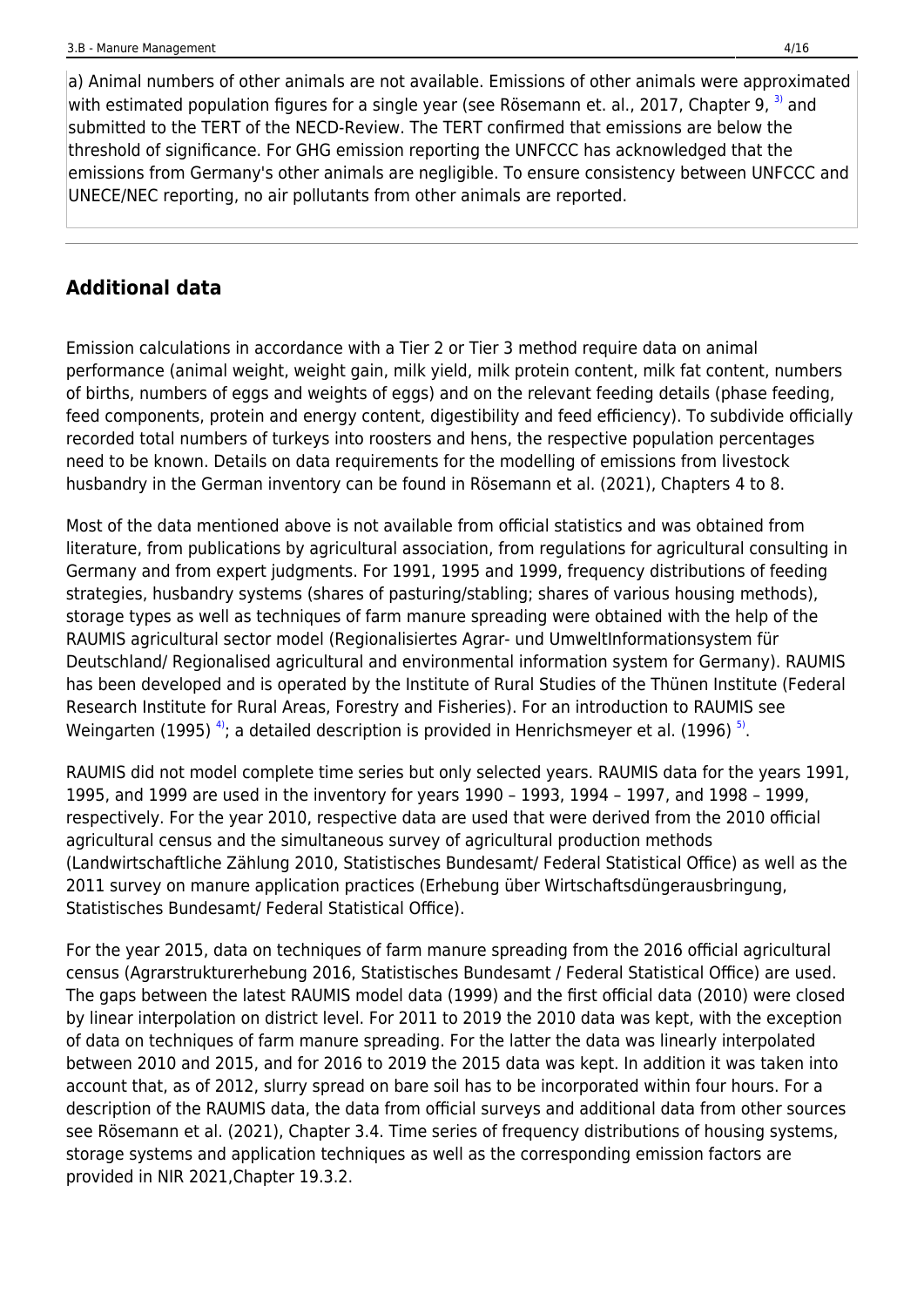# **NH₃ and NOₓ**

# **Method**

### **N in manure management**

### **N excretion**

In order to determine NH<sub>3</sub> and NO<sub>x</sub> emissions from manure management of a specific animal category, the individual N excretion rate must be known as well as, for NH<sub>3</sub>, the TAN content of the N excretions. Default excretion rates are provided by IPCC Guidelines and default TAN contents can be found in the EMEP Guidebook, 2019<sup>6</sup>. However, the German agricultural emission inventory uses N mass balances to calculate the N excretions and the TAN contents of almost all animal categories to be reported. N mass balance calculations (see below) consider N intake with feed, N retention due to growth, N contained in milk and eggs, and N in offspring. Table 2 presents national means of N excretions and TAN contents. For methodological details and mass balance input data see Rösemann et al. (2021), Chapter 3.3.4.3 as well as Chapters 4 to 8.

|                 |      |      |      |      |      |      |                                          |      |      |      |      |      | 1990 1995 2000 2005 2010 2011 2012 2013 2014 2015 2016 2017 2018 2019       |      |
|-----------------|------|------|------|------|------|------|------------------------------------------|------|------|------|------|------|-----------------------------------------------------------------------------|------|
|                 |      |      |      |      |      |      | mean N excretions in kg per animal place |      |      |      |      |      |                                                                             |      |
| dairy cattle    | 92.0 |      |      |      |      |      |                                          |      |      |      |      |      | 97.9 103.8 108.9 110.3 111.0 111.3 10.7 111.8 113.1 114.5 114.3 116.8 120.0 |      |
| other cattle    | 38.1 | 40.4 | 41.9 | 41.8 | 42.6 | 42.4 | 42.4                                     | 42.5 | 42.5 | 42.8 | 42.7 | 42.9 | 43.1                                                                        | 43.5 |
| horses          | 48.2 | 48.1 | 49.0 | 48.8 | 48.8 | 48.8 | 48.8                                     | 48.8 | 48.8 | 48.8 | 48.8 | 48.8 | 48.8                                                                        | 48.8 |
| sheep           | 7.7  | 7.7  | 7.8  | 7.8  | 7.8  | 7.8  | 7.8                                      | 7.8  | 7.8  | 7.8  | 7.8  | 7.8  | 7.8                                                                         | 7.8  |
| goats           | 11.0 | 11.0 | 11.0 | 11.0 | 11.0 | 11.0 | 11.0                                     | 11.0 | 11.0 | 11.0 | 11.0 | 11.0 | 11.0                                                                        | 11.0 |
| swine           | 12.1 | 12.6 | 12.7 | 12.8 | 12.9 | 12.9 | 12.9                                     | 13.0 | 13.0 | 13.0 | 13.1 | 13.2 | 13.3                                                                        | 13.3 |
| laying hens     | 0.82 | 0.79 | 0.78 | 0.80 | 0.87 | 0.88 | 0.88                                     | 0.88 | 0.88 | 0.88 | 0.88 | 0.88 | 0.89                                                                        | 0.89 |
| broilers        | 0.48 | 0.44 | 0.49 | 0.52 | 0.57 | 0.54 | 0.49                                     | 0.45 | 0.48 | 0.50 | 0.50 | 0.51 | 0.52                                                                        | 0.51 |
| turkeys         | 2.0  | 2.0  | 2.0  | 2.2  | 2.2  | 2.2  | 2.3                                      | 2.3  | 2.3  | 2.3  | 2.3  | 2.3  | 2.3                                                                         | 2.3  |
| pullets         | 0.33 | 0.29 | 0.27 | 0.27 | 0.27 | 0.27 | 0.27                                     | 0.27 | 0.27 | 0.27 | 0.27 | 0.27 | 0.27                                                                        | 0.27 |
| ducks           | 0.61 | 0.61 | 0.61 | 0.61 | 0.61 | 0.61 | 0.61                                     | 0.61 | 0.61 | 0.61 | 0.61 | 0.61 | 0.61                                                                        | 0.61 |
| geese           | 0.55 | 0.55 | 0.55 | 0.55 | 0.55 | 0.55 | 0.55                                     | 0.55 | 0.55 | 0.55 | 0.55 | 0.55 | 0.55                                                                        | 0.55 |
|                 |      |      |      |      |      |      | mean TAN contents in %                   |      |      |      |      |      |                                                                             |      |
| dairy cattle    | 58.0 | 55.0 | 52.9 | 51.3 | 49.9 | 49.6 | 49.3                                     | 49.2 | 48.7 | 48.6 | 48.3 | 48.2 | 47.6                                                                        | 47.2 |
| other cattle    | 65.0 | 64.7 | 64.5 | 64.5 | 64.8 | 64.8 | 64.9                                     | 64.9 | 65.0 | 65.0 | 64.9 | 64.9 | 64.9                                                                        | 64.9 |
| horses          | 60.0 | 60.0 | 60.0 | 60.0 | 60.0 | 60.0 | 60.0                                     | 60.0 | 60.0 | 60.0 | 60.0 | 60.0 | 60.0                                                                        | 60.0 |
| sheep           | 50.0 | 50.0 | 50.0 | 50.0 | 50.0 | 50.0 | 50.0                                     | 50.0 | 50.0 | 50.0 | 50.0 | 50.0 | 50.0                                                                        | 50.0 |
| goats           | 50.0 | 50.0 | 50.0 | 50.0 | 50.0 | 50.0 | 50.0                                     | 50.0 | 50.0 | 50.0 | 50.0 | 50.0 | 50.0                                                                        | 50.0 |
| swine           | 74.3 | 74.1 | 73.8 | 73.7 | 73.3 | 73.2 | 73.0                                     | 73.0 | 72.9 | 72.9 | 72.8 | 72.7 | 72.7                                                                        | 72.7 |
| laying hens     | 70.3 | 69.6 | 69.1 | 69.4 | 70.0 | 70.0 | 70.0                                     | 70.1 | 70.2 | 70.1 | 70.1 | 70.1 | 70.1                                                                        | 70.1 |
| <b>broilers</b> | 60.8 | 60.1 | 58.0 | 55.1 | 52.8 | 52.8 | 52.8                                     | 52.8 | 52.8 | 52.8 | 52.8 | 52.8 | 52.8                                                                        | 52.8 |
| turkeys         | 63.9 | 63.9 | 62.2 | 63.0 | 62.1 | 62.3 | 62.9                                     | 62.6 | 62.6 | 62.6 | 62.6 | 62.6 | 62.6                                                                        | 62.6 |
| pullets         | 67.8 | 67.8 | 67.8 | 67.8 | 67.8 | 67.8 | 67.8                                     | 67.8 | 67.8 | 67.8 | 67.8 | 67.8 | 67.8                                                                        | 67.8 |

### Table 2: National means of N excretions and TAN contents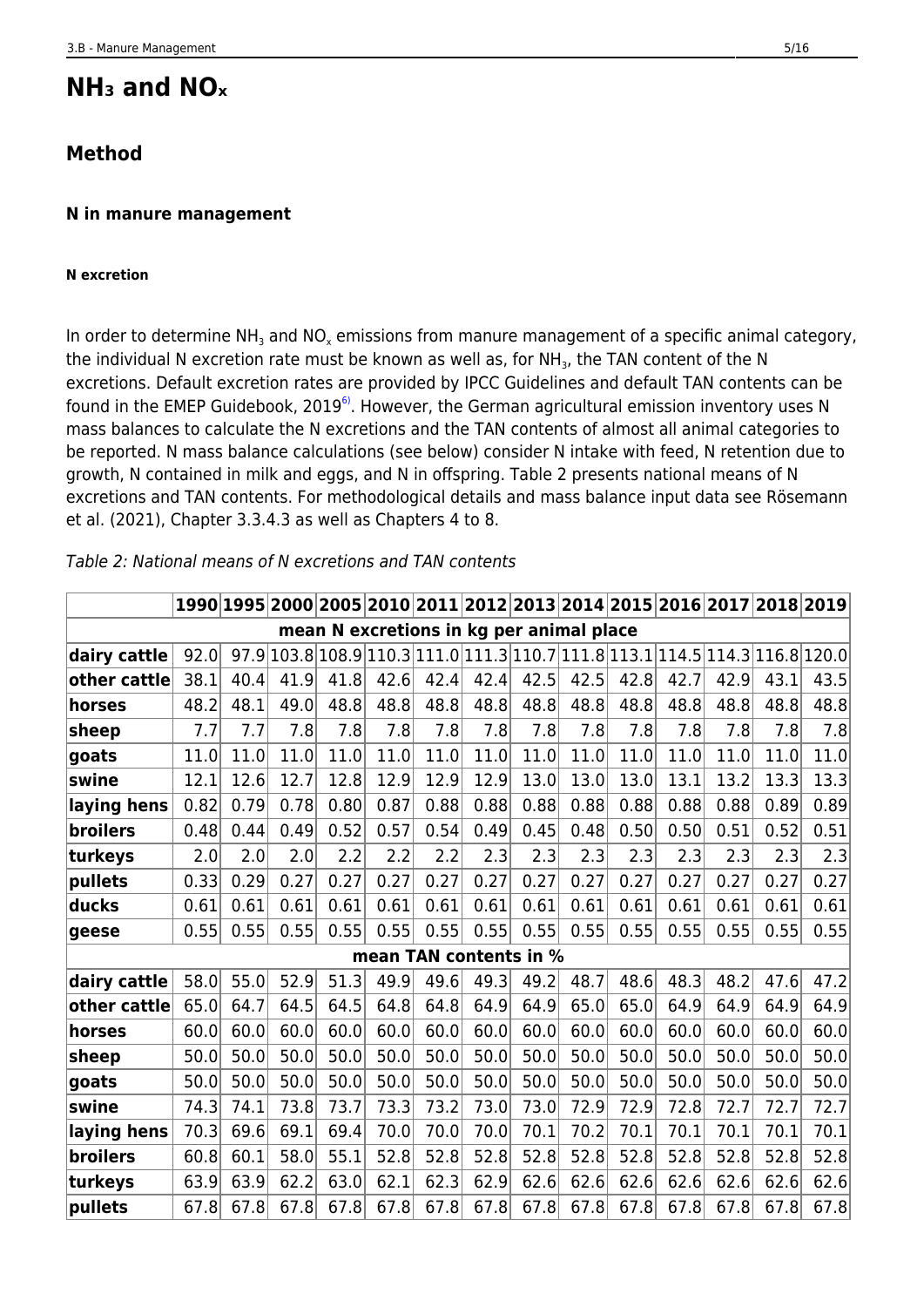|                 | $\vert 1990\vert 1995\vert 2000\vert 2005\vert 2010\vert 2011\vert 2012\vert 2013\vert 2014\vert 2015\vert 2016\vert 2017\vert 2018\vert 2019\vert$ |  |  |                                          |  |  |  |  |
|-----------------|-----------------------------------------------------------------------------------------------------------------------------------------------------|--|--|------------------------------------------|--|--|--|--|
|                 |                                                                                                                                                     |  |  | mean N excretions in kg per animal place |  |  |  |  |
| ducks           |                                                                                                                                                     |  |  |                                          |  |  |  |  |
| $ {\sf geese} $ |                                                                                                                                                     |  |  |                                          |  |  |  |  |

#### **N mass flow and emission assessment**

The calculation of the emissions of NH<sub>3</sub>, N<sub>2</sub>O, NO<sub>x</sub> and N<sub>2</sub> from German animal husbandry is based on the so-called N mass flow approach (e. g. Dämmgen and Hutchings, 2008 $^{7)}$  $^{7)}$  $^{7)}$ ). This approach differentiates between N excreted with faeces (organic nitrogen Norg, i. e. undigested feed N) and urine (total ammoniacal nitrogen TAN, i. e. fraction of feed N metabolized). The N flow within the manure management system is treated as depicted in the figure below. This method reconciles the requirements of both the Atmospheric Emission Inventory Guidebook for NH $_{\tiny 3}$  emissions (EMEP, 2019), and the IPCC guidelines for greenhouse gas emissions (IPCC (2006)<sup>8</sup>. Reidy et al. (200[8\)](#page--1-0),  $9^{\circ}$ , showed for several European countries (Germany, the Netherlands, Switzerland, United Kingdom) that their Nflow based inventory models yielded, in spite of national peculiarities, comparable results as long as standardised data sets for the input variables were used.

Not explicitly shown in the N mass flow scheme is air scrubbing in housing and anaerobic digestion of manure. These issues are separately described further below. Note that emissions from grazing and application are reported in sector 3.D.



General scheme of N flows in animal husbandry

m: mass from which emissions may occur. Narrow broken arrows: TAN (total ammoniacal nitrogen); narrow continuous arrows: organic N. The horizontal arrows denote the process of immobilisation in systems with bedding occurring in the house, and the process of mineralisation during storage, which occurs in any case. Broad arrows denote N-emissions assigned to manure management ( $E_{\text{vard}}$  NH<sub>3</sub> emissions from yards;  $\mathsf{E_{house}}$  NH $_3$  emissions from house;  $\mathsf{E_{storage}}$  NH $_3$ , N $_2$ O, NO $_x$  and N $_2$  emissions from storage;  $\mathsf{E}_{\mathsf{applic}}$  NH $_3$  emissions during and after spreading;  $\mathsf{E}_{\mathsf{graz}}$  NH $_3$ , N $_2$ O, NO $_\chi$  and N $_2$  emissions during and after grazing;  $\mathsf{E}_{\mathsf{soil}}$  N<sub>2</sub>O, NO<sub>x</sub> and N<sub>2</sub> emissions from soil resulting from manure input).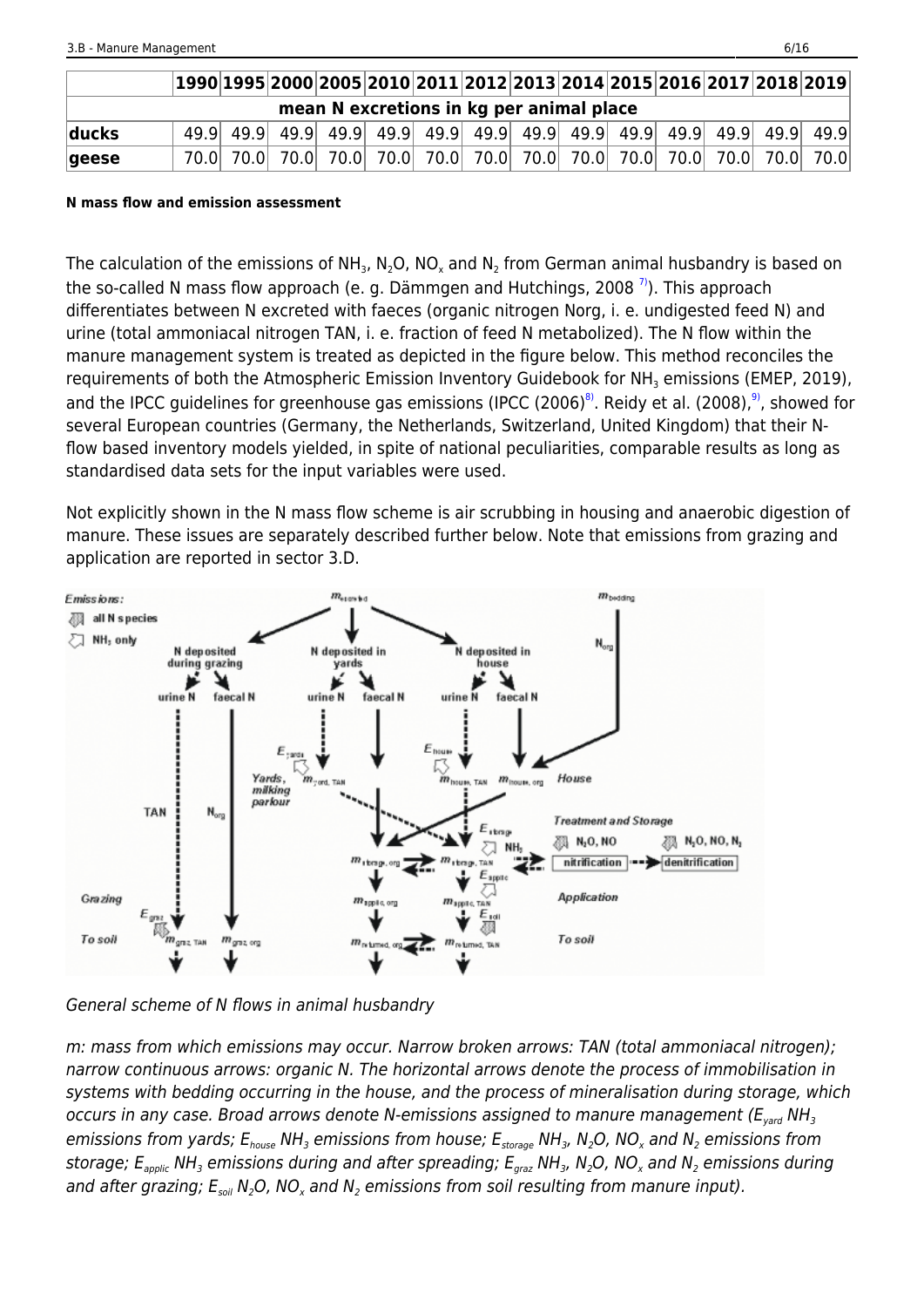The figure allows tracing of the pathways of the two N fractions after excretion. The various locations where excretion may take place are considered. The partial mass flows down to the input to soil are depicted. During storage Norg can be transformed into TAN and vice versa. Both, the way and the amount of such transformations may be influenced by manure treatment processes like, e. g., anaerobic digestion where a considerable fraction of Norg is mineralized to TAN. For details see Rösemann et al. (2021), Chapters 3.3.4.3 and 3.3.4.4. Wherever NH<sub>3</sub> is emitted, its formation is related to the amount of the TAN present. For poultry the excretion of uric acid nitrogen (UAN) should be used instead of TAN (see Dämmgen and Erisman, 2005  $10$ ). In line with EMEP (2019), it is assumed that UAN excreted can be considered TAN.  $N_2O$  emissions are related to the total amount of N available (Norg + TAN). NO<sub>x</sub> emissions (i. e. NO emissions) are calculated proportionally to the N<sub>2</sub>O emissions, see section 'Emission factors'. Note that the N<sub>2</sub>O, NO<sub>x</sub> and N2 emissions from the various storage systems include the respective emissions from the related housing systems.

### **Air scrubber systems in swine and poultry housings**

For pig and poultry production the inventory considers the effect of air scrubbing. Data on frequencies of air scrubbing facilities and the removal efficiency are provided by KTBL (Kuratorium für Technik und Bauwesen in der Landwirtschaft / Association for Technology and Structures in Agriculture). The average removal efficiency of NH<sub>3</sub> is 80 % for swine and 70 % for poultry, while for TSP and PM<sub>10</sub> the rates are set to 90 % and for  $PM_{2.5}$  to 70 % for both animal categories. For swine two types of air scrubbers are distinguished: certified systems that remove both NH<sub>3</sub> and particles, and non-certified systems that remove only particles.

According to the KTBL data, 7.3 % of all pig places were equipped with certified systems in 2019, another 0.7 % were equipped with non-certified systems. For poultry 0.6 % of all laying hen places and 1.5 % of all broiler places were equipped with air scrubbers that remove both NH<sub>3</sub> and particles. The amounts of NH<sub>3</sub>-N removed by air scrubbing are completely added to the pools of total N and TAN for landspreading. For details see Rösemann et al. (2021), Chapter 3.3.4.3.3.

### **Anaerobic digestion of manure**

According to IPCC (2006), anaerobic digestion of manure is treated like a particular storage type that, however, comprises three sub-compartments (pre-storage, fermenter and storage of digestates). For details see Rösemann et al. (2021), Chapters 3.3.4.4 and 3.4.4.2. The resulting digestates are considered as liquid. Two different types of digestates storage systems are considered: gastight storage and open tank. For the open tank formation of a natural crust because of the usual cofermentation of energy crops is taken into account. Furthermore, the modelling of anaerobic digestion and spreading of the digestates takes into account that the amount of TAN in the digestates is higher than in untreated slurry and that the frequencies of spreading techniques differ from those for untreated slurry.

 $NH<sub>3</sub>$  and NO emissions occur from pre-storage of solid manure, from non-gastight storage of digestates and from landspreading of digestates (NH<sub>3</sub> emissions and NO emissions from landspreading of digested manure are reported in 3.Da.2.a). There are no such emissions from prestorage of slurry, from the fermenter and from gastight storage of digestates. Note that NH<sub>3</sub> and NO emissions calculated with respect to the digestion of animal manures do not comprise the contributions by co-digested energy crops. The latter are dealt with separately in 3.D.a.2.c and 3.I.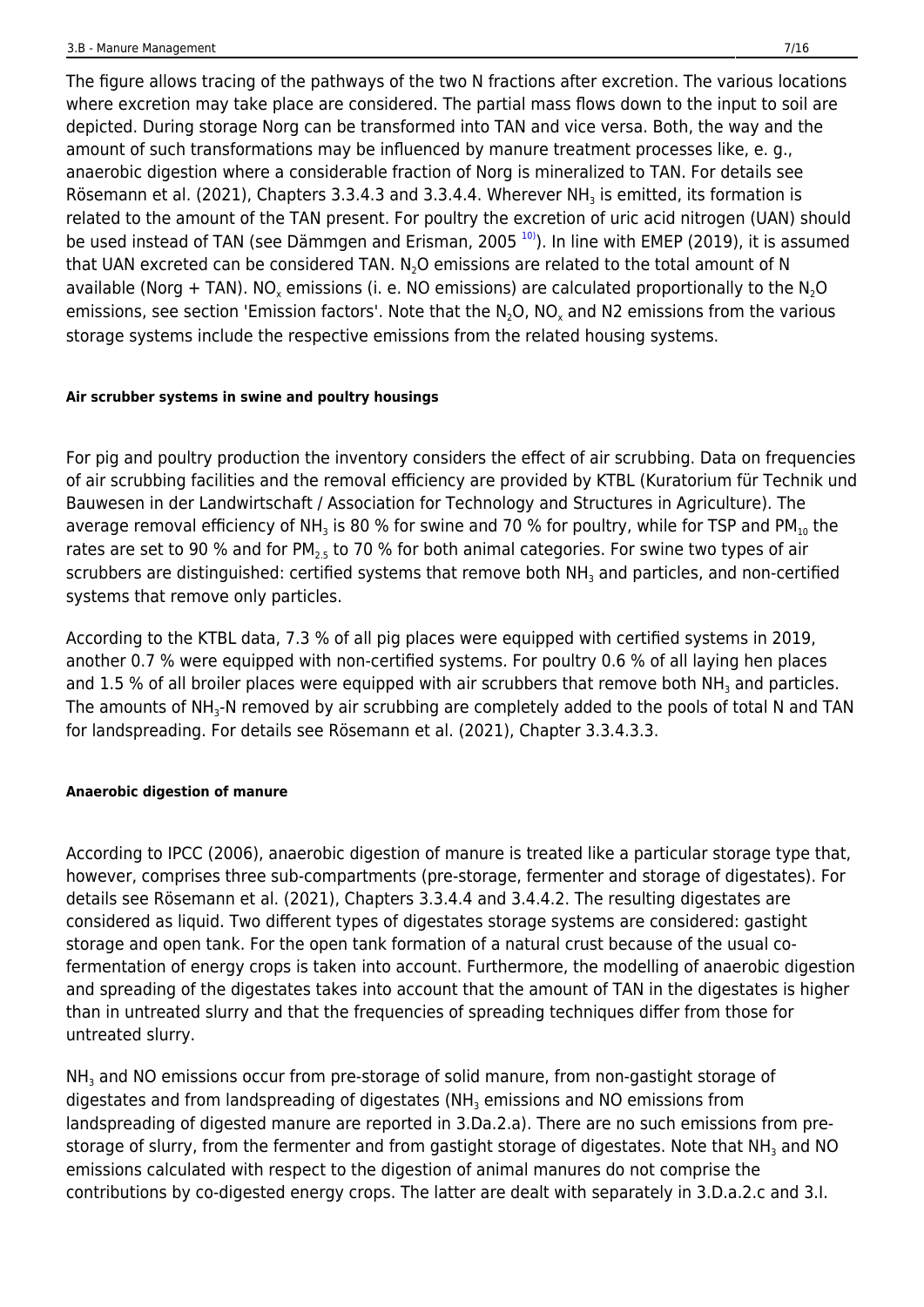#### **Emission Factors**

Application of the N mass flow approach requires detailed emission factors for NH<sub>3</sub>, N<sub>2</sub>O, NO<sub>x</sub> and N<sub>2</sub> describing the emissions from the various housing and storage systems.

The detailed NH<sub>3</sub> emission factors are, in general, related to the amount of TAN available at the various stages of the N flow chain. The emission factors for laying hens, broilers, pullets, ducks and turkeys are related to N. Most NH $_{\scriptscriptstyle{3}}$  emission factors are country specific but some are taken from EMEP (2019). No specific NH<sub>3</sub> emission factors are known for the application of digested manure. However, due to co-fermentation of energy crops, the viscosity of digested manure resembles that of untreated cattle slurry. Hence, the emission factors for untreated cattle slurry are adopted for the application of digested manure. For the detailed emission factors of livestock husbandry see Rösemann et al. (2021), Chapters 4 to 8; for emission factors of digested manure see Rösemann et al. (2021), Chapter 3.4.4.2.4. Table 3 provides, by animal category, the implied NH<sub>3</sub> emission factors for manure management (housing and storage). The overall German NH<sub>3</sub> IEF for manure application is reported in section 3.D.a.2.a.

The detailed emission factors for N<sub>2</sub>O, NO<sub>x</sub> and N<sub>2</sub> relate to the amount of N available which is N excreted plus, in case of solid manure systems, N input with bedding material. The N<sub>2</sub>O emission factors are taken from IPCC (2006). The emission factors for NO<sub>x</sub> and N<sub>2</sub> are approximated as being proportional to the N<sub>2</sub>O emission factors, i. e. the NO-N and N<sub>2</sub> emission factors are, respectively, onetenth and three times the value of the N<sub>2</sub>O-N emission factor, see Rösemann et al. (2021), chapter 3.3.4.3.5. This proportionality is also applied to anaerobic digestion of manure, where  $N<sub>2</sub>O$  emissions occur from pre-storage of solid manure and non-gastight storage of digestates with the emission factors being those used for normal storage of solid manure and the storage of untreated slurry with natural crust provided by IPCC (2006). Note that the inventory model calculates NO rather than NOx. The conversion of NO emissions into NO $_{\sf x}$  emissions is achieved by multiplying the NO emissions with the NO<sub>x</sub>/ NO molar weight ratio of 46/30. This relationship also holds for NO and NO<sub>x</sub> emission factors.

All NO<sub>x</sub> emissions from the agricultural sector are excluded from emission accounting by [adjustment](https://iir.umweltbundesamt.de/2021/general/adjustments/adjustment_de-c) as they are not considered in the NEC and Gothenburg commitments.

Table 3 shows the implied emission factors of NH<sub>3</sub> and NO<sub>x</sub> for the various animal categories. These emission factors normalize emissions from an animal category as the ratio of the total emission to the respective number of animals.

|                 | 1990  | 1995  | 2000  | 2005  | 2010  | 2011                                       | 2012  | 2013  | 2014  | 2015  | 2016  | 2017  | 2018  | 2019  |
|-----------------|-------|-------|-------|-------|-------|--------------------------------------------|-------|-------|-------|-------|-------|-------|-------|-------|
|                 |       |       |       |       |       | IEF in kg NH <sub>3</sub> per animal place |       |       |       |       |       |       |       |       |
| dairy<br>cattle | 9.8   | 10.4  | 11.1  | 12.1  | 12.6  | 12.5                                       | 12.4  | 12.3  | 12.2  | 12.3  | 12.4  | 12.3  | 12.4  | 12.6  |
| other<br>cattle | 7.0   | 7.4   | 7.7   | 8.2   | 8.4   | 8.4                                        | 8.3   | 8.3   | 8.3   | 8.4   | 8.4   | 8.4   | 8.4   | 8.5   |
| horses          | 13.5  | 13.5  | 13.7  | 13.7  | 13.7  | 13.7                                       | 13.7  | 13.7  | 13.7  | 13.7  | 13.7  | 13.7  | 13.7  | 13.7  |
| sheep           | 0.83  | 0.82  | 0.84  | 0.83  | 0.84  | 0.83                                       | 0.83  | 0.83  | 0.83  | 0.83  | 0.83  | 0.83  | 0.82  | 0.83  |
| goats           | 1.62  | 1.62  | 1.62  | 1.62  | 1.62  | 1.62                                       | 1.62  | 1.62  | 1.62  | 1.62  | 1.62  | 1.62  | 1.62  | 1.62  |
| lswine          | 4.42  | 4.41  | 4.37  | 4.32  | 4.19  | 4.15                                       | 4.12  | 4.12  | 4.11  | 4.09  | 4.10  | 4.10  | 4.11  | 4.10  |
| laying<br>hens. | 0.214 | 0.203 | 0.203 | 0.200 | 0.142 | 0.144                                      | 0.144 | 0.145 | 0.145 | 0.145 | 0.146 | 0.146 | 0.147 | 0.147 |
| broilers        | 0.143 | 0.131 | 0.141 | 0.144 | 0.148 | 0.140                                      | 0.126 | 0.116 | 0.122 | 0.126 | 0.128 | 0.130 | 0.133 | 0.131 |
| turkeys         | 0.788 | 0.788 | 0.792 | 0.869 | 0.831 | 0.835                                      | 0.888 | 0.858 | 0.857 | 0.856 | 0.857 | 0.857 | 0.859 | 0.859 |
| pullets         | 0.108 | 0.096 | 0.088 | 0.087 | 0.082 | 0.081                                      | 0.081 | 0.079 | 0.079 | 0.079 | 0.079 | 0.080 | 0.080 | 0.080 |

Table 3: IEF for NH $_{\text{3}}$  & NO $_{\text{x}}$  from manure management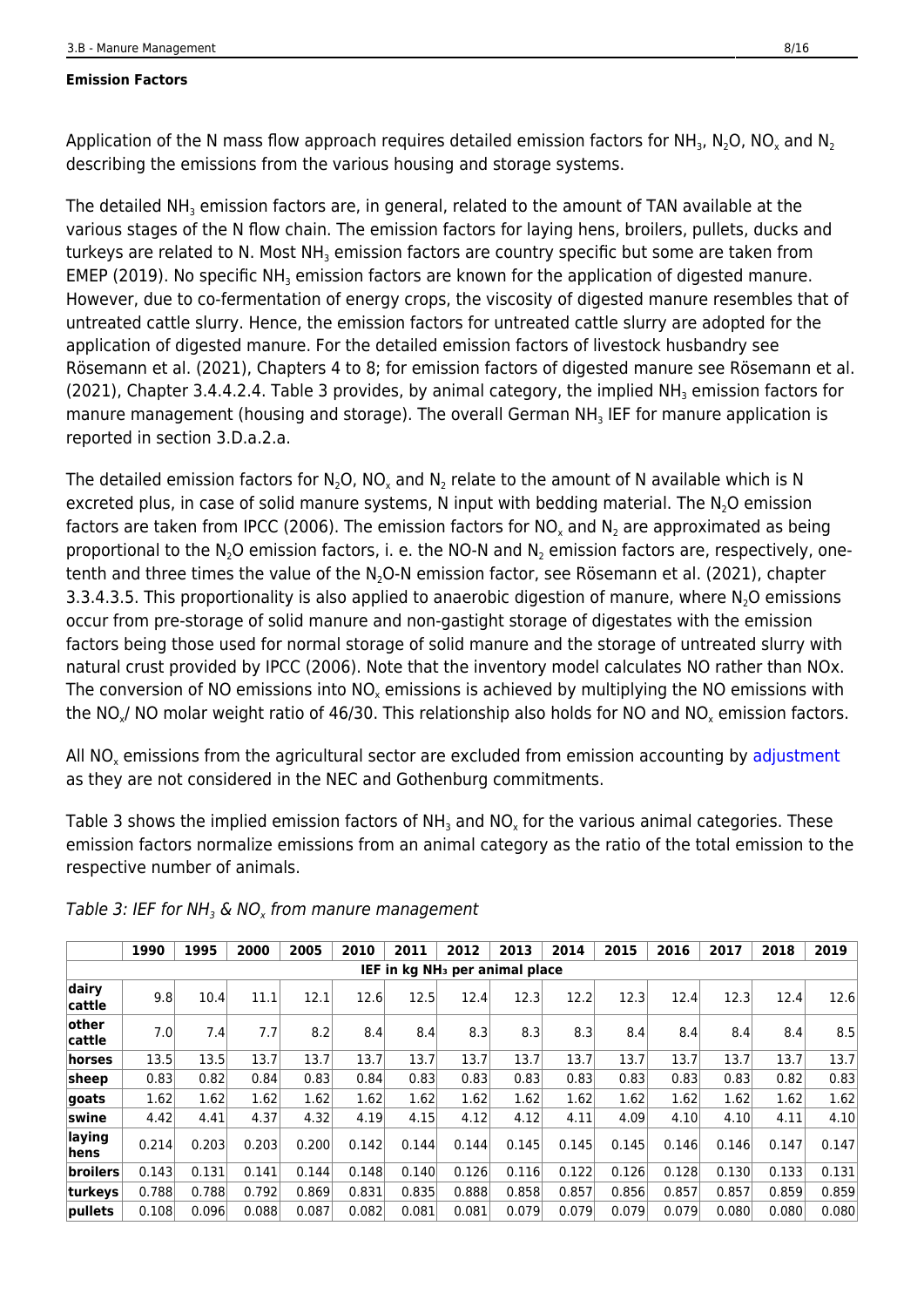|                                                                                                                         | 1990                                                                                                                                                                                                                             | 1995  | 2000  | 2005                                                                                                            | 2010  | 2011  | 2012                                | 2013  | 2014  | 2015  | 2016  | 2017  | 2018  | 2019  |
|-------------------------------------------------------------------------------------------------------------------------|----------------------------------------------------------------------------------------------------------------------------------------------------------------------------------------------------------------------------------|-------|-------|-----------------------------------------------------------------------------------------------------------------|-------|-------|-------------------------------------|-------|-------|-------|-------|-------|-------|-------|
| ducks                                                                                                                   | 0.193                                                                                                                                                                                                                            | 0.193 | 0.193 | 0.192                                                                                                           | 0.190 | 0.189 | 0.188                               | 0.187 | 0.186 | 0.186 | 0.186 | 0.186 | 0.186 | 0.186 |
| geese                                                                                                                   | 0.301                                                                                                                                                                                                                            | 0.301 | 0.301 | 0.300                                                                                                           | 0.298 | 0.298 | 0.298                               | 0.297 | 0.297 | 0.297 | 0.297 | 0.297 | 0.297 | 0.297 |
|                                                                                                                         |                                                                                                                                                                                                                                  |       |       |                                                                                                                 |       |       | IEF in $kq$ NO $x$ per animal place |       |       |       |       |       |       |       |
| dairy<br>cattle                                                                                                         | 0.106                                                                                                                                                                                                                            | 0.114 | 0.125 | 0.130                                                                                                           | 0.125 | 0.122 | 0.118                               | 0.115 | 0.115 | 0.116 | 0.117 | 0.117 | 0.119 | 0.122 |
| other<br>cattle                                                                                                         | 0.053                                                                                                                                                                                                                            | 0.058 | 0.060 | 0.064                                                                                                           | 0.065 | 0.064 | 0.064                               | 0.063 | 0.063 | 0.063 | 0.063 | 0.063 | 0.063 | 0.064 |
| horses                                                                                                                  | 0.084                                                                                                                                                                                                                            | 0.084 | 0.086 | 0.086                                                                                                           | 0.085 | 0.085 | 0.085                               | 0.085 | 0.085 | 0.085 | 0.085 | 0.086 | 0.086 | 0.086 |
| sheep                                                                                                                   | 0.006                                                                                                                                                                                                                            | 0.006 | 0.006 | 0.006                                                                                                           | 0.006 | 0.006 | 0.006                               | 0.006 | 0.006 | 0.006 | 0.006 | 0.006 | 0.006 | 0.006 |
| goats                                                                                                                   | 0.013                                                                                                                                                                                                                            | 0.013 | 0.013 | 0.013                                                                                                           | 0.013 | 0.013 | 0.013                               | 0.013 | 0.013 | 0.013 | 0.013 | 0.013 | 0.013 | 0.013 |
| swine                                                                                                                   | 0.010                                                                                                                                                                                                                            | 0.012 | 0.012 | 0.014                                                                                                           | 0.016 | 0.016 | 0.015                               | 0.015 | 0.015 | 0.015 | 0.015 | 0.015 | 0.015 | 0.015 |
| laying<br>hens                                                                                                          |                                                                                                                                                                                                                                  |       |       | 0.00027 0.00026 0.00026 0.00029 0.00035 0.00035 0.00034 0.00034 0.00033 0.00034 0.00034 0.00033 0.00033 0.00033 |       |       |                                     |       |       |       |       |       |       |       |
|                                                                                                                         | $b$ roilers $ 0.00016 0.00015 0.00016 0.00019 0.00022 0.00021 0.00018 0.00017 0.00018 0.00019 0.00019 0.00019 0.00019 0.00019 0.00019 0.00019 0.00019 0.00019 0.00019 0.00019 0.00019 0.00019 0.00019 0.00019 0.00019 0.00019 0$ |       |       |                                                                                                                 |       |       |                                     |       |       |       |       |       |       |       |
| 0.00067 0.00067 0.00067 0.00070 0.00083 0.00090 0.00090 0.00091 0.00089 0.00089 0.00089 0.00088 0.00088 0.00087 0.00087 |                                                                                                                                                                                                                                  |       |       |                                                                                                                 |       |       |                                     |       |       |       |       |       |       |       |
| pullets                                                                                                                 | $ 0.00011 0.00010 0.00009 0.00010 0.00011 0.00011 0.00011 0.00011 0.00011 0.00011 0.00011 0.00011 0.00011 0.00011 0.00011 0.00011 0.00011 0.00011 0.00011 0.00011 0.00011 0.00011 0.00011 0.00011 0.00011 0.00011 0.00011 0.0$   |       |       |                                                                                                                 |       |       |                                     |       |       |       |       |       |       |       |
| lducks                                                                                                                  |                                                                                                                                                                                                                                  |       |       | 0.00024 0.00024 0.00024 0.00025 0.00027 0.00027 0.00026 0.00027 0.00026 0.00027 0.00027 0.00026 0.00026 0.00026 |       |       |                                     |       |       |       |       |       |       |       |
| qeese                                                                                                                   | $ 0.00018 0.00018 0.00019 0.00021 0.00023 0.00023 0.00021 0.00022 0.00021 0.00022 0.00022 0.00022 0.00021 0.00021 0.00021$                                                                                                       |       |       |                                                                                                                 |       |       |                                     |       |       |       |       |       |       |       |

#### **Trend discussion for Key Sources**

Dairy cattle, other cattle and swine are key sources of NH<sub>3</sub> emissions from manure management. The time series of the total NH<sub>3</sub> emissions from all three categories are predominantly driven by the development of the animal numbers, see Table 1. This also holds for the negative trend of total emissions in the last few years. However, the effect of decreasing animal numbers is partly compensated by the continuously increasing animal performance. This leads to increasing N excretions per animal, see Table 2, which, in principle, is reflected by increasing implied emission factors, see Table 3. For swine, as of 2012, the IEF is almost constant over time due to the use of air scrubbing systems that, to a high degree, remove NH $_{\rm 3}$  from the housings.

For  $NO_{x}$  there are no key categories.

### **Recalculations**

All time series of the emission inventory have completely been recalculated since 1990. Tables REC-1 and REC-2 compare the recalculated time series for NH<sub>3</sub> and NO<sub>x</sub> from 3B with the respective data of last year's submission. The total emissions of NH<sub>3</sub> and NO<sub>x</sub> are significantly lower than those of submission 2020. This is predominantly due to the update of the models of dairy cows, calves, heifers and male beef cattle, see main page of the agricultural sector [\(Chapter 5 - NFR 3 - Agriculture](https://iir.umweltbundesamt.de/2021/sector/agriculture/start) [\(OVERVIEW\)\)](https://iir.umweltbundesamt.de/2021/sector/agriculture/start), list of **recalculation reasons, No. 1 through 4, and 12**.

The NH<sub>3</sub> and NO<sub>x</sub> emissions from pig changed only slightly; the reasons are given in the list of **recalculation reasons (No. 6 through 8, and 12)**.

The NH $_{\rm_3}$  emissions from poultry are higher than those reported in submission 2020 for all years of the time series, while NO $_{\sf x}$  emissions differ only slightly. The underlying changes in poultry emission calculations are provided in the **recalculation reasons, No. 9 through 11, and 12**.

The overall NH<sub>3</sub> emissions of other animals increased for all years of the time series due to the update of the NH<sub>3</sub> emission factor for sheep manure storage, see **recalculations reasons No. 9** [Chapter 5 -](https://iir.umweltbundesamt.de/2021/sector/agriculture/start) [NFR 3 - Agriculture \(OVERVIEW\).](https://iir.umweltbundesamt.de/2021/sector/agriculture/start) Further details on recalculations are described in Rösemann et al.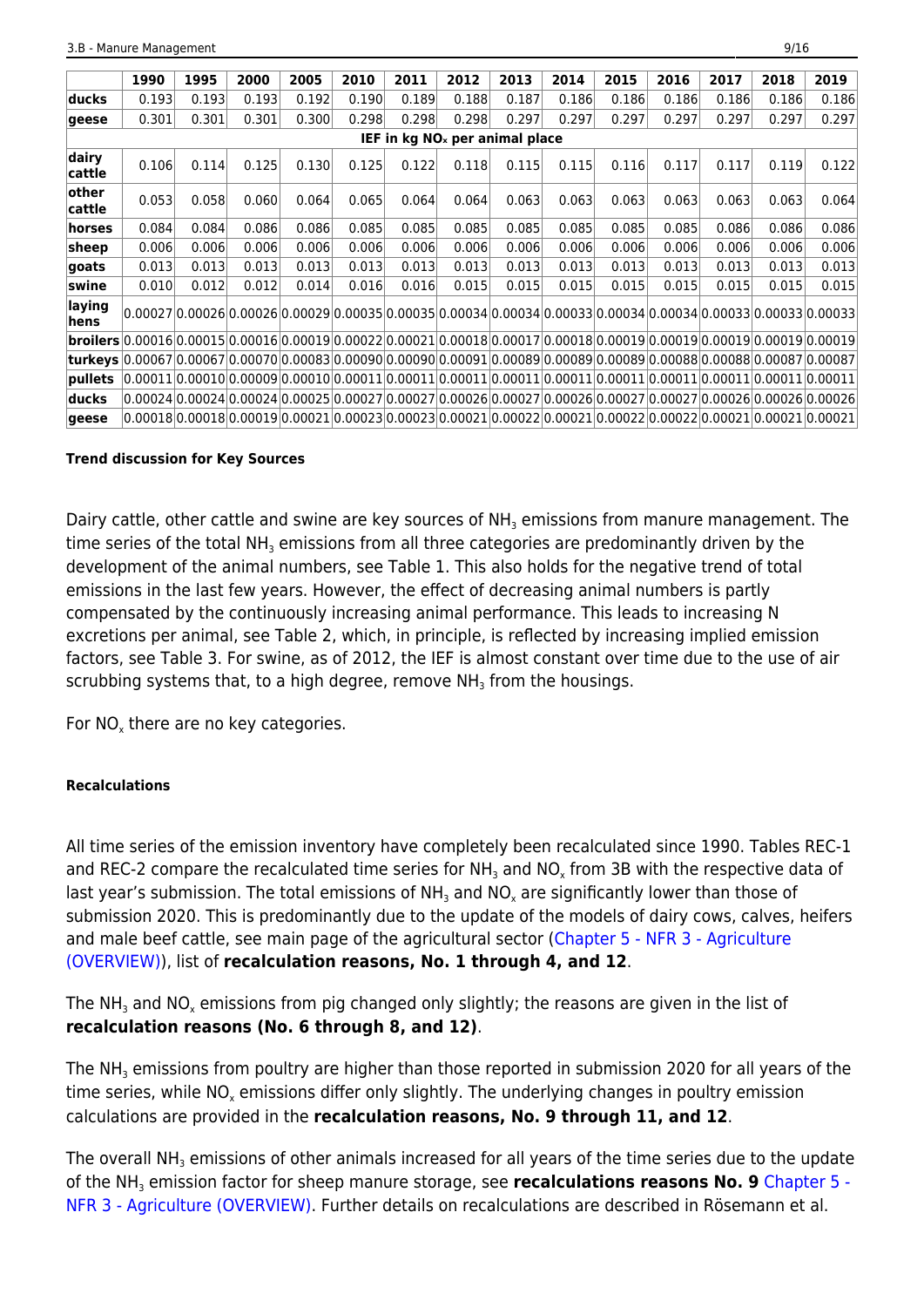(2021), Chapter 3.5.2..

Tables REC-1 and REC-2: Comparison of the NH $_{\text{\tiny{3}}}$  and NO $_{\text{\tiny{x}}}$  emissions of the submissions (SUB) 2020 and 2021

|                        |            |             |       |       |       |       | NH <sub>3</sub> emissions from manure management, in Gg                                                |       |       |       |       |       |       |       |       |
|------------------------|------------|-------------|-------|-------|-------|-------|--------------------------------------------------------------------------------------------------------|-------|-------|-------|-------|-------|-------|-------|-------|
|                        | <b>SUB</b> | 1990        | 1995  | 2000  | 2005  | 2010  | 2011                                                                                                   | 2012  | 2013  | 2014  | 2015  | 2016  | 2017  | 2018  | 2019  |
| Total                  |            |             |       |       |       |       | 2021 303.26 256.08 256.91 257.32 252.88 253.17 257.21 258.42 260.03 256.36 253.73 252.85 247.20 243.31 |       |       |       |       |       |       |       |       |
|                        |            |             |       |       |       |       | 2020 325.60 275.30 276.21 276.48 271.11 271.43 275.70 277.31 279.59 276.30 273.98 272.83 267.01        |       |       |       |       |       |       |       |       |
| <b>Dairy</b><br>cattle | 2021       | 62.19       | 54.13 | 50.81 | 51.28 | 52.71 | 52.44                                                                                                  | 51.86 | 52.30 | 52.48 | 52.72 | 52.10 | 51.64 | 50.74 | 50.40 |
|                        | 2020       | 75.05       | 65.57 | 61.87 | 62.48 | 64.19 | 64.22                                                                                                  | 63.79 | 64.44 | 65.29 | 65.88 | 65.43 | 64.96 | 64.24 |       |
| Other<br>cattle        | 2021       | 91.39       | 78.88 | 76.79 | 71.73 | 72.48 | 69.75                                                                                                  | 69.39 | 70.26 | 70.48 | 69.85 | 68.90 | 67.62 | 65.85 | 64.47 |
|                        |            | 2020 101.28 | 87.37 | 86.15 | 81.09 | 80.84 | 77.90                                                                                                  | 77.51 | 78.51 | 78.74 | 78.14 | 77.24 | 75.69 | 73.74 |       |
| <b>Swine</b>           |            | 2021 117.12 | 89.92 | 95.08 | 98.23 | 93.21 | 94.56                                                                                                  | 97.47 | 96.29 | 97.28 | 94.06 | 93.26 | 93.92 | 90.54 | 88.50 |
|                        |            | 2020 117.12 | 89.92 | 95.08 | 98.23 | 93.21 | 94.58                                                                                                  | 97.51 | 96.36 | 97.37 | 94.17 | 93.40 | 94.09 | 90.63 |       |
| poultry                | 2021       | 22.96       | 21.99 | 24.87 | 26.65 | 26.06 | 28.23                                                                                                  | 30.34 | 31.50 | 31.80 | 31.84 | 31.68 | 31.95 | 32.45 | 32.43 |
|                        | 2020       | 22.71       | 21.41 | 23.86 | 25.36 | 24.55 | 26.63                                                                                                  | 28.81 | 30.02 | 30.27 | 30.31 | 30.21 | 30.46 | 30.87 |       |
| Other<br>animals       | 2021       | 9.59        | 11.16 | 9.37  | 9.43  | 8.43  | 8.18                                                                                                   | 8.16  | 8.07  | 8.00  | 7.89  | 7.79  | 7.72  | 7.62  | 7.51  |
|                        | 2020       | 9.44        | 11.02 | 9.25  | 9.31  | 8.33  | 8.09                                                                                                   | 8.07  | 7.98  | 7.91  | 7.80  | 7.71  | 7.64  | 7.53  |       |
|                        |            |             |       |       |       |       | NO <sub>x</sub> emissions from manure management, in Gg                                                |       |       |       |       |       |       |       |       |
|                        |            |             |       |       |       |       | SUB 1990 1995 2000 2005 2010 2011 2012 2013 2014 2015 2016 2017 2018 2019                              |       |       |       |       |       |       |       |       |
| <b>Total</b>           |            |             |       |       |       |       | $2021 1.720 1.551 1.523 1.534 1.529 1.502 1.480 1.475 1.482 1.465 1.455 1.444 1.418 1.401$             |       |       |       |       |       |       |       |       |
|                        |            |             |       |       |       |       | $2020 1.863 1.674 1.639 1.644 1.632 1.604 1.582 1.579 1.588 1.572 1.562 1.548 1.519$                   |       |       |       |       |       |       |       |       |
| <b>Dairy</b><br>cattle |            |             |       |       |       |       | $2021 0.671 0.597 0.570 0.552 0.521 0.513 0.495 0.491 0.493 0.495 0.494 0.489 0.488 0.489 $            |       |       |       |       |       |       |       |       |
|                        |            |             |       |       |       |       | $2020 0.722 0.640 0.601 0.580 0.549 0.541 0.523 0.521 0.525 0.528 0.527 0.522 0.520$                   |       |       |       |       |       |       |       |       |
| <b>Other</b><br>cattle |            |             |       |       |       |       | $2021 0.696 0.614 0.600 0.566 0.562 0.538 0.529 0.532 0.532 0.526 0.519 0.509 0.497 0.487$             |       |       |       |       |       |       |       |       |
|                        |            |             |       |       |       |       | $2020 0.788 0.695 0.685 0.649 0.637 0.611 0.602 0.606 0.606 0.601 0.593 0.581 0.566$                   |       |       |       |       |       |       |       |       |
| Swine                  |            |             |       |       |       |       | $2021 0.264 0.242 0.263 0.322 0.351 0.355 0.359 0.353 0.357 0.344 0.343 0.346 0.335 0.328$             |       |       |       |       |       |       |       |       |
|                        |            |             |       |       |       |       | $2020 0.264 0.242 0.263 0.322 0.351 0.355 0.359 0.353 0.357 0.344 0.343 0.346 0.334$                   |       |       |       |       |       |       |       |       |
| poultry                |            |             |       |       |       |       | $2021 0.026 0.024 0.028 0.033 0.040 0.043 0.045 0.047 0.048 0.048 0.048 0.048 0.049 0.049$             |       |       |       |       |       |       |       |       |
|                        |            |             |       |       |       |       | $2020 0.026 0.024 0.028 0.033 0.040 0.043 0.045 0.047 0.048 0.048 0.048 0.048 0.049$                   |       |       |       |       |       |       |       |       |
| <b>Other</b>           |            |             |       |       |       |       |                                                                                                        |       |       |       |       |       |       |       |       |
| animals                |            |             |       |       |       |       | $[2021]0.063]0.073]0.062]0.062]0.055]0.053]0.053]0.053]0.052]0.051]0.051]0.050]0.050]0.049]$           |       |       |       |       |       |       |       |       |
|                        |            |             |       |       |       |       | $2020 0.063 0.073 0.062 0.062 0.055 0.053 0.053 0.053 0.052 0.051 0.051 0.050 0.050$                   |       |       |       |       |       |       |       |       |

#### **Planned improvements**

No improvements are planned at present.

# **NMVOC**

In 2019, NMVOC emissions from manure management amount to 295.8 which is 97.2 % of total NMVOC emissions from the agricultural sector. 84.8 % originate from cattle, 4.7 % from pigs, and 9.4 % from poultry. All NMVOC emissions from the agricultural sector are excluded from emission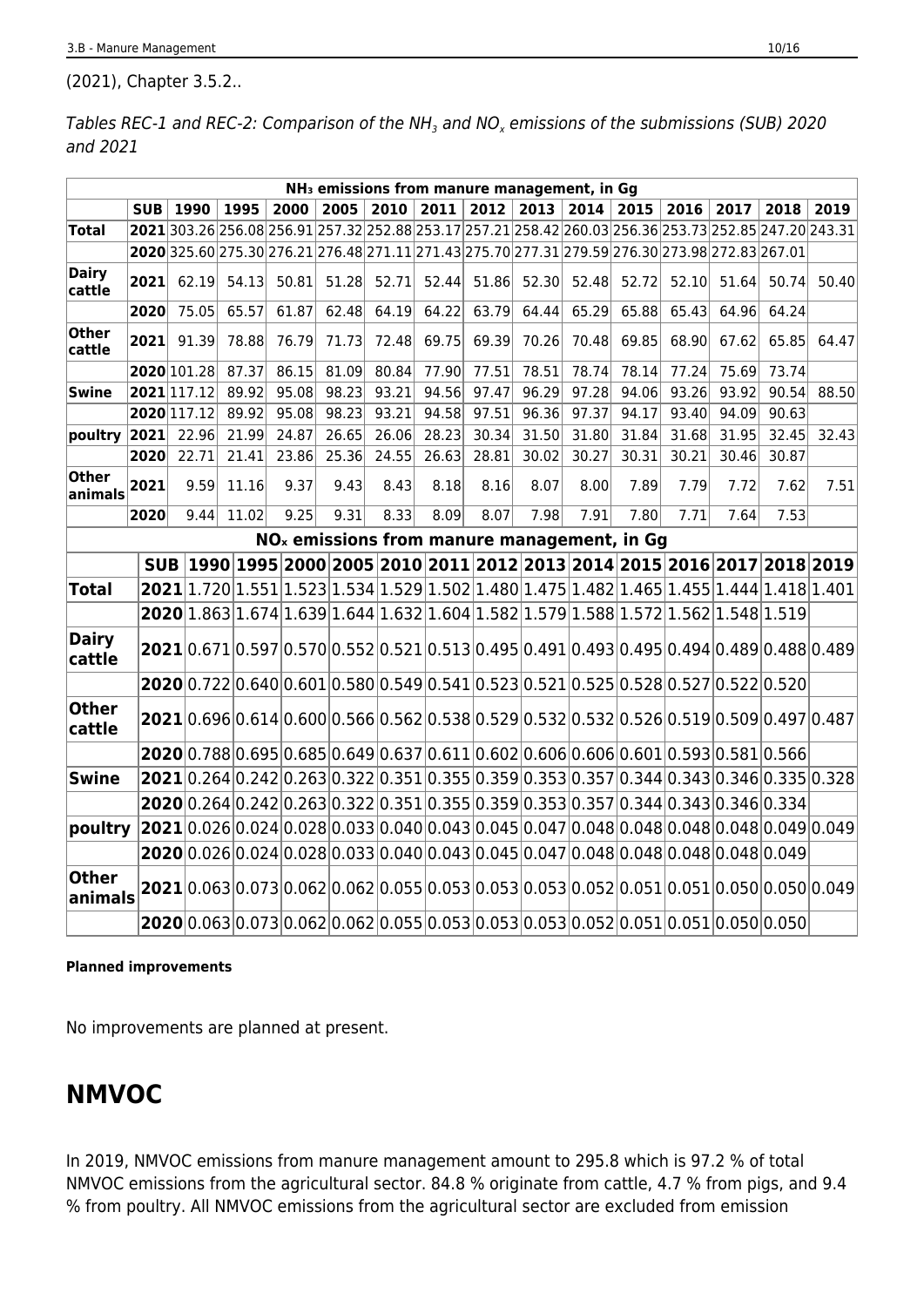accounting by adjustment as they are not considered in the NEC and Gothenburg commitments (see Chapter 11 - [Adjustments and Emissions Reduction Commitments](https://iir.umweltbundesamt.de/2021/general/adjustments/adjustment_de-c)).

# **Method**

The Tier 2 methodology provided by EMEP (2019)-3B-28 was used to assess the NMVOC emissions from manure management for dairy cattle and other cattle. For all other animals the Tier 1 methodology (EMEP (2019)-3B-17) was used.

### **Activity data**

Animal numbers serve as activity data, see Table 1.

### **Emission factors**

For the Tier 2 methodology applied to dairy cattle and other cattle the following data was used:

- gross feed intake in MJ per year, country specific data from the annual reporting of greenhouse gas emissions, see NIR 2021, Chapter 5.1.3.3,
- proportion  $x_{\text{house}}$  of the year the animals spend in the livestock building: country specific data, being equal to  $1 - x_{\text{grav}}$  with  $x_{\text{grav}}$  the proportion of the year spent on pasture, see NIR 2021, Chapter 19.3.2,
- FRAC<sub>silage</sub>: 1 as proposed by EMEP (2019)-3B-29, since silage feeding for cattle is considered dominant in Germany
- FRAC<sub>silage store</sub>: 0.25 as proposed by EMEP (2019)-3B-30 for European conditions
- EF<sub>NMVOC, silage\_feeding</sub>, EF<sub>NMVOC, house</sub>, EF<sub>NMVOC, graz</sub> are taken from EMEP (2019)-3B-32, table 3.11 as 0.0002002, 0.0000353 and 0.0000069 kg NMVOC/MJ feed intake, respectively,
- EF<sub>NHa,storage</sub>, EF<sub>NHa,building</sub> and EF<sub>NHa,application<sub> are taken from the NH<sub>3 reporting (see above and 3.D).</sub>

For all other animal categories the Tier 1 emission factors for NMVOC as provided in EMEP (2019)-3B-18, Table 3.4 [10] were used: For horses the emission factors for feeding with silage was chosen, for all other animals the emission factors for feeding without silage. Due to missing countryspecific emission factors or emission factors that do not correspond to the inventory's animal categories, the emission factors provided in EMEP (2019)-3B-18, Table 3.4, were used to define specific emission factors for weaners, boars, lambs, ponies/light horses and pullets, see Rösemann et al. (2021), Chapter 3.3.4.2. The implied emission factors given in Table 4 relate the overall NMVOC emissions to the number of animals in each animal category. The IEFs for dairy cattle and other cattle are are much higher than the EMEP Tier 1 EF, which are 17.937 kg NMVOC for dairy cattle and 8.902 kg NMVOC for other cattle. The only possible explanation for those huge differences is that the EMEP Tier 2 and Tier 1 methods are not consistent.

The IEFs for the other categories provided in Table 4 correspond to the EMEP Tier 1 emission factors, except for horses, sheep, swine and other poultry. These categories comprise subcategories with different emission factors so that their overall IEFs in Table 4 represent subpopulation-weighted national mean values. Note that other poultry in Germany includes not only geese and ducks but also pullets. For pullets no default EF is given in the EMEP guidebook (EMEP, 2019) , hence the EF of broilers has been adopted (because of similar housing). This assumption significantly lowers the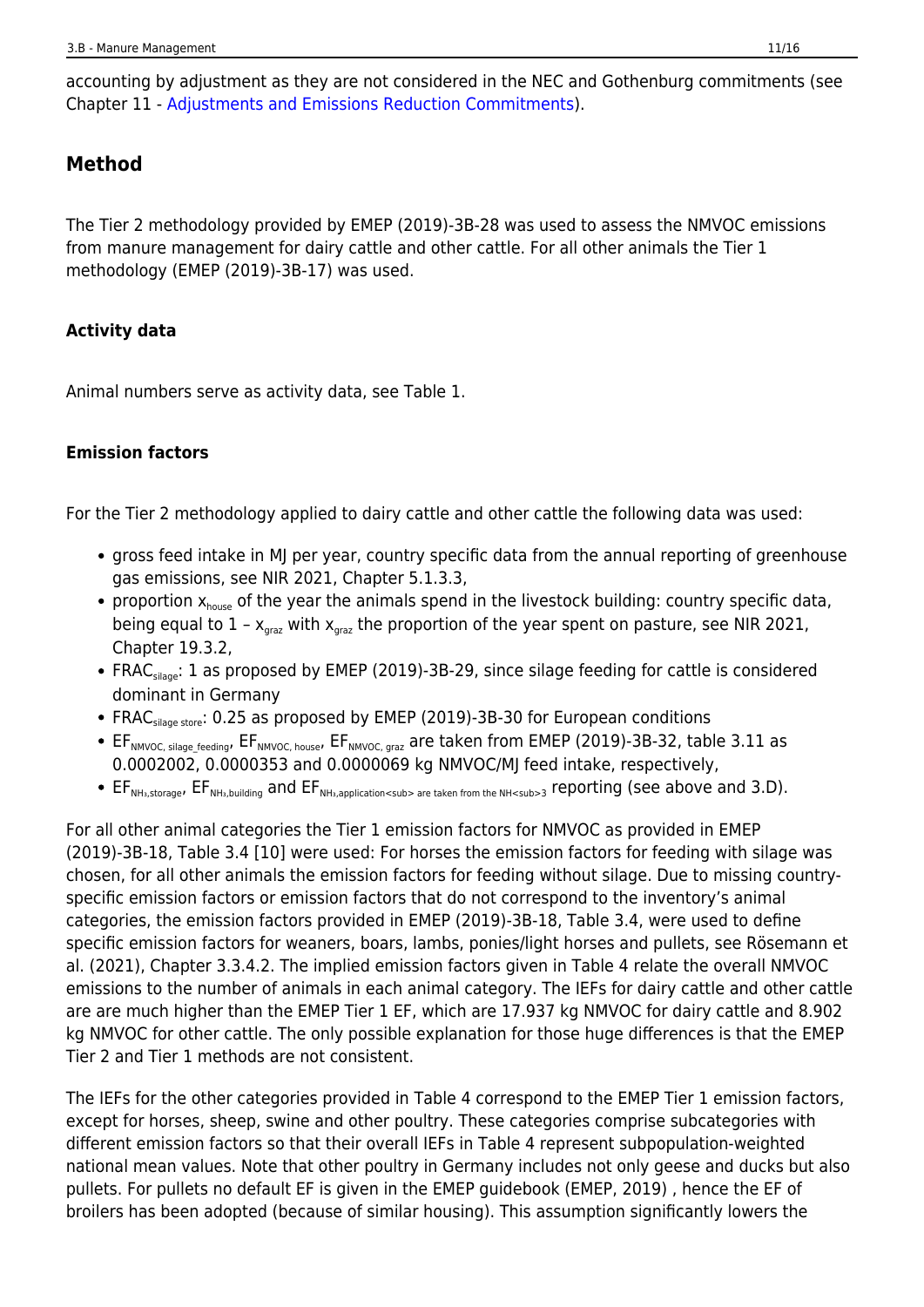overall IEF of other poultry in Table 4 the IEFs are listed separately for each poultry category). The IEF of the sheep category is significantly lower than the EMEP Tier 1 emission factor, because for lambs the EF is assumed to be 40% lower compared to an adult sheep in accordance with the difference in N excretion between lambs and adult sheep.

|                  |       |       |       |       |       |       | IEF in kg NMVOC per animal place |       |       |       |       |       |       |                                                                                                   |
|------------------|-------|-------|-------|-------|-------|-------|----------------------------------|-------|-------|-------|-------|-------|-------|---------------------------------------------------------------------------------------------------|
|                  | 1990  | 1995  | 2000  | 2005  | 2010  | 2011  | 2012                             | 2013  | 2014  | 2015  | 2016  | 2017  | 2018  | 2019                                                                                              |
| dairy<br> cattle |       |       |       |       |       |       |                                  |       |       |       |       |       |       | 30.940 32.695 35.473 36.706 37.234 37.578 37.560 37.351 37.721 37.914 38.366 38.378 39.213 40.093 |
| other<br> cattle |       |       |       |       |       |       |                                  |       |       |       |       |       |       | 11.705 11.657 11.765 11.652 11.722 11.676 11.646 11.654 11.602 11.616 11.618 11.658 11.716 11.818 |
| horses           | 6.497 | 6.491 | 6.688 | 6.660 | 6.644 | 6.643 | 6.642                            | 6.641 | 6.644 | 6.646 | 6.648 | 6.651 | 6.653 | 6.656                                                                                             |
| $ {\sf sheep} $  | 0.131 | 0.131 | 0.132 | 0.132 | 0.131 | 0.131 | 0.131                            | 0.131 | 0.131 | 0.131 | 0.131 | 0.131 | 0.131 | 0.131                                                                                             |
| goats            | 0.542 | 0.542 | 0.542 | 0.542 | 0.542 | 0.542 | 0.542                            | 0.542 | 0.542 | 0.542 | 0.542 | 0.542 | 0.542 | 0.542                                                                                             |
| swine            | 0.695 | 0.698 | 0.690 | 0.682 | 0.669 | 0.663 | 0.656                            | 0.654 | 0.652 | 0.651 | 0.649 | 0.648 | 0.648 | 0.648                                                                                             |
| laying<br>hens   | 0.165 | 0.165 | 0.165 | 0.165 | 0.165 | 0.165 | 0.165                            | 0.165 | 0.165 | 0.165 | 0.165 | 0.165 | 0.165 | 0.165                                                                                             |
| broilers         | 0.108 | 0.108 | 0.108 | 0.108 | 0.108 | 0.108 | 0.108                            | 0.108 | 0.108 | 0.108 | 0.108 | 0.108 | 0.108 | 0.108                                                                                             |
| turkeys          | 0.489 | 0.489 | 0.489 | 0.489 | 0.489 | 0.489 | 0.489                            | 0.489 | 0.489 | 0.489 | 0.489 | 0.489 | 0.489 | 0.489                                                                                             |
| pullets          | 0.108 | 0.108 | 0.108 | 0.108 | 0.108 | 0.108 | 0.108                            | 0.108 | 0.108 | 0.108 | 0.108 | 0.108 | 0.108 | 0.108                                                                                             |
| ducks            | 0.489 | 0.489 | 0.489 | 0.489 | 0.489 | 0.489 | 0.489                            | 0.489 | 0.489 | 0.489 | 0.489 | 0.489 | 0.489 | 0.489                                                                                             |
| geese            | 0.489 | 0.489 | 0.489 | 0.489 | 0.489 | 0.489 | 0.489                            | 0.489 | 0.489 | 0.489 | 0.489 | 0.489 | 0.489 | 0.489                                                                                             |

Table 4: IEF for NMVOC from manure management

### **Trend discussion for Key Sources**

Dairy cattle and other cattle are key sources of NMVOC emissions from manure management. The total NMVOC emissions from both animal categories strongly correlate with the animal numbers given in Table 1 (dairy cattle:  $R^2 = 0.895$ ; other cattle:  $R^2 = 0.995$ ).

### **Recalculations**

All time series of the emission inventory have completely been recalculated since 1990. Table REC-3 compares the recalculated time series of the NMVOC emissions from 3.B with the respective data of last year's submission. The recalculated total emissions are lower by 4 to 11 %. This is due to improved methodology for the cattle sector (**recalculation reasons 1 through 4**, see [main page of](https://iir.umweltbundesamt.de/2021/sector/agriculture/start) [the agricultural sector](https://iir.umweltbundesamt.de/2021/sector/agriculture/start)). Emissions of other animals remained unchanged. Further details on recalculations are described in Rösemann et al. (2021), Chapter 3.5.2.

Table REC-3: Comparison of NMVOC emissions of the submissions (SUB) 2020 and 2021

| NMVOC emissions from manure management, in Gg |  |                                                                                                                                                                                                                 |  |  |  |  |  |                                                                                                            |
|-----------------------------------------------|--|-----------------------------------------------------------------------------------------------------------------------------------------------------------------------------------------------------------------|--|--|--|--|--|------------------------------------------------------------------------------------------------------------|
|                                               |  | SUB 1990 1995 2000 2005 2010 2011 2012 2013 2014 2015 2016 2017 2018 2019                                                                                                                                       |  |  |  |  |  |                                                                                                            |
| Total                                         |  |                                                                                                                                                                                                                 |  |  |  |  |  | 2021 390.80 332.18 318.01 297.65 296.79 297.13 299.17 304.38 306.74 305.38 303.07 300.94 297.86 295.83     |
|                                               |  | 2020 439.44 365.76 344.98 320.23 317.25 317.26 318.95 324.80 326.92 325.45 322.84 320.20 316.49                                                                                                                 |  |  |  |  |  |                                                                                                            |
| <b>Dairy</b><br>cattle                        |  |                                                                                                                                                                                                                 |  |  |  |  |  | $ 2021 196.61 170.97 162.10 155.50 155.75 157.45 157.39 159.40 162.04 162.45 161.82 161.15 160.81 160.84 $ |
|                                               |  | 2020 231.88 194.00 177.13 167.50 166.57 168.13 167.69 170.01 172.37 172.58 171.57 170.89 169.97                                                                                                                 |  |  |  |  |  |                                                                                                            |
| Other<br>cattle                               |  | $\vert$ 2021 $\vert$ 153.72 $\vert$ 124.27 $\vert$ 117.29 $\vert$ 102.54 $\vert$ 101.14 $\vert$ 97.38 $\vert$ 96.89 $\vert$ 98.11 $\vert$ 98.00 $\vert$ 97.00 $\vert$ 95.83 $\vert$ 94.23 $\vert$ 91.95 $\vert$ |  |  |  |  |  | 90.15                                                                                                      |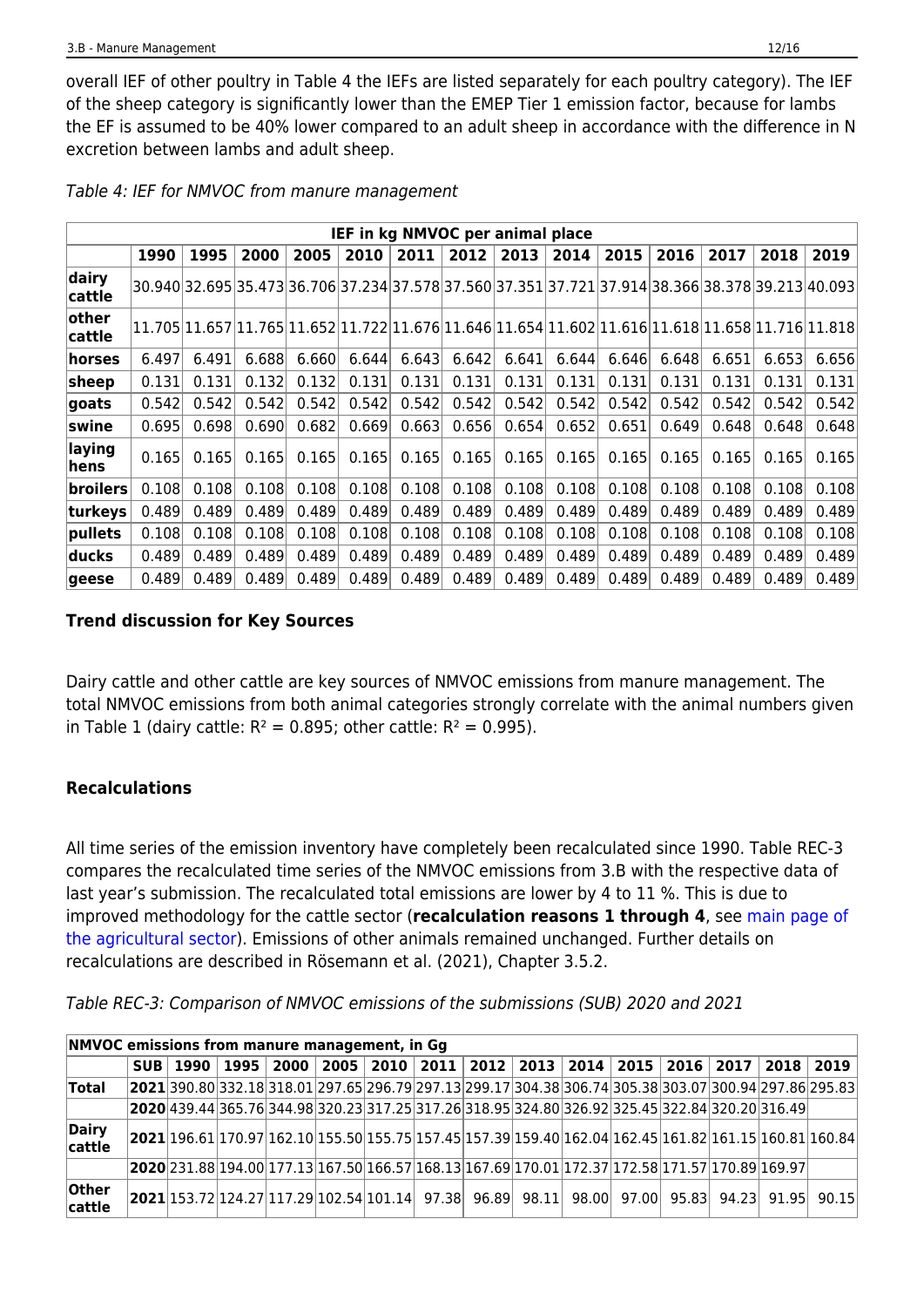|                                                                                                       |      | $[2020 167.09 134.83 129.24 113.12 110.78 106.84 106.37 107.92 107.84 106.95 105.84 103.75 101.42]$ |  |  |  |  |  |                                                                               |  |
|-------------------------------------------------------------------------------------------------------|------|-----------------------------------------------------------------------------------------------------|--|--|--|--|--|-------------------------------------------------------------------------------|--|
| <b>Other 2021</b> 40.46 36.94 38.62 39.61 39.89 42.29 44.89 46.87 46.70 45.93 45.42 45.56 45.11 44.84 |      |                                                                                                     |  |  |  |  |  |                                                                               |  |
|                                                                                                       | 2020 |                                                                                                     |  |  |  |  |  | 40.46 36.94 38.62 39.61 39.89 42.29 44.89 46.87 46.70 45.93 45.42 45.56 45.11 |  |

### **Planned improvements**

No improvements are planned at present.

# **TSP, PM10 and PM2.5**

In 2019, TSP emissions from manure management amount to 71.1 % of total emissions from the agricultural sector. Within the emissions from manure management 22.4 % originate from cattle, 39.3 % from pigs, and 37.7 % from poultry. 42.7 % of the PM $_{10}$  emissions from the agricultural sector are caused by manure management, where 34.0 % originate from cattle, 18.9 % from pigs, and 46.2 % from poultry. PM<sub>25</sub> emissions from the agricultural sector mostly originate from manure management (84.8 %), of which are 77.5 % from cattle, 3.0 % from pigs, and 18.0 % from poultry.

### **Method**

EMEP (2013)-3B-26 [9] provided a Tier 2 methodology. In the current Guidebook (EMEP, 2019), this methodology has been replaced by a Tier 1 methodology. However, EF for cattle derived with the EMEP 2013 Tier 2 methodology remained unchanged. So the EMEP 2013<sup>[11\)](#page--1-0)</sup> methodology was kept for cattle. For swine the EMEP 2013 methodology was formally kept but the EMEP 2019 Tier 1 EF was used both for slurry and solid based manure management systems. The same was done with the EMEP 2016 EFs for laying hens (used for cages and perchery). In case the EMEP 2019 EFs are just the rounded EMEP 2013 EFs, the unrounded EMEP 2013 EFs were kept. The inventory considers air scrubber systems in swine and poultry husbandry. For animal places equipped with air scrubbing the emission factors are reduced according to the removal efficiency of the air scrubber systems (90 % for TSP and PM<sub>10</sub>, 70 % for PM<sub>2.5</sub>). For details see Rösemann et al. (2021), Chapter 3.3.4.3.3.

### **Activity data**

Animal numbers serve as activity data, see Table 1.

### **Emission factors**

Tier 1 emission factors for TSP,  $PM_{10}$  and  $PM_{2.5}$  from livestock husbandry are provided in EMEP (2019)-3B-19, Table 3.5 and 55, Table A1.7. For cattle the Tier 2 emission factors provided in EMEP (2013)-3B-29, Table 3-11 were used, because they differentiate between slurry and solid manure systems and were also used to develop the EMEP 2019 Tier 1 emissions factors.

The implied emission factors given in Table 5 relate the overall TSP and PM emissions to the number of animals in each animal category. The Guidebook does not indicate whether EFs have considered the condensable component (with or without).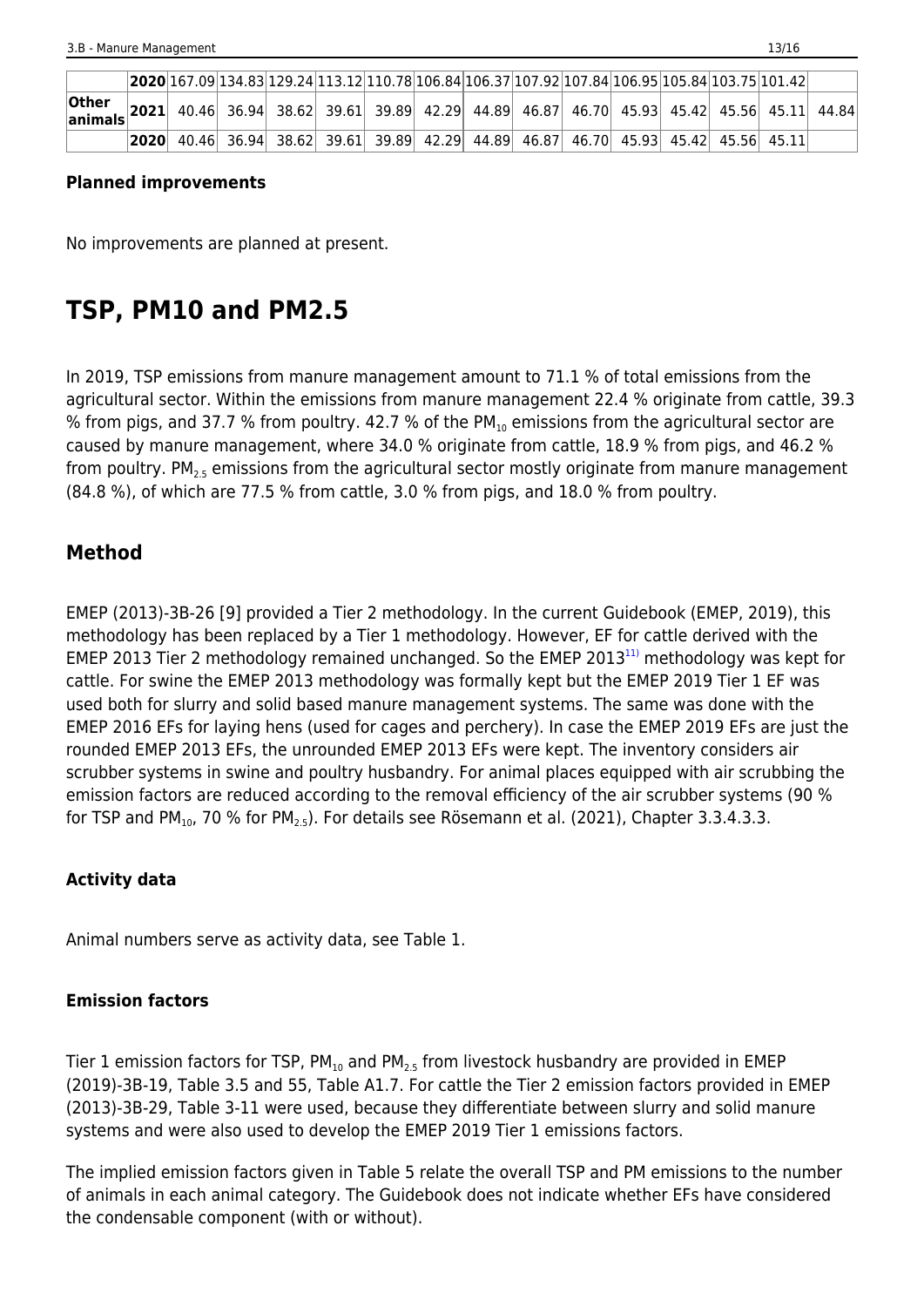# Table 5: IEF for TSP,  $PM_{10}$  &  $PM_{2.5}$  from manure management

|                                                                                                                                                                                                                                           |  | 1990   1995 | 2000 | 2005                                                                                                                                                                                                                           | 2010 | 2011 |                                | $2012$   2013   2014 |  | 2015 | 2016 | 2017 | 2018 | 2019 |
|-------------------------------------------------------------------------------------------------------------------------------------------------------------------------------------------------------------------------------------------|--|-------------|------|--------------------------------------------------------------------------------------------------------------------------------------------------------------------------------------------------------------------------------|------|------|--------------------------------|----------------------|--|------|------|------|------|------|
|                                                                                                                                                                                                                                           |  |             |      |                                                                                                                                                                                                                                |      |      | IEF in kg TSP per animal place |                      |  |      |      |      |      |      |
| dairy<br>cattle                                                                                                                                                                                                                           |  |             |      | $1.2124 1.4016 1.4544 1.4743 1.4891 1.4873 1.4860 1.4841 1.4840 1.4828 1.4834 1.4828 1.4826 1.4826 1.4826 $                                                                                                                    |      |      |                                |                      |  |      |      |      |      |      |
| other<br>cattle                                                                                                                                                                                                                           |  |             |      | $0.5194 0.5107 0.5018 0.4926 0.4823 0.4814 0.4817 0.4822 0.4813 0.4806 0.4807 0.4807 0.4810 0.4807$                                                                                                                            |      |      |                                |                      |  |      |      |      |      |      |
| horses                                                                                                                                                                                                                                    |  |             |      | $ 0.3514 0.3512 0.3558 0.3552 0.3548 0.3548 0.3548 0.3548 0.3548 0.3549 0.3549 0.3550 0.3550 0.3551 $                                                                                                                          |      |      |                                |                      |  |      |      |      |      |      |
| $ $ sheep                                                                                                                                                                                                                                 |  |             |      | $ 0.0484 0.0478 0.0489 0.0486 0.0489 0.0485 0.0485 0.0485 0.0483 0.0482 0.0482 0.0482 0.0482 0.0480 0.0482 0.0483 0.0483 0.0482 0.0483 0.0482 0.0483 0.0483 0.0483 0.0483 0.0483 0.0483 0.0483 0.0483 0.0483 0.0483 0.0483 0.$ |      |      |                                |                      |  |      |      |      |      |      |
| goats                                                                                                                                                                                                                                     |  |             |      | $ 0.0914 0.0914 0.0914 0.0914 0.0914 0.0914 0.0914 0.0914 0.0914 0.0914 0.0914 0.0914 0.0914 0.0914 0.0914 0.0914 0.0914 0.0914 0.0914 0.0914 0.0914 0.0914 0.0914 0.0914 0.0914 0.0914 0.0914 0.0914 0.0914 0.0914 0.0914 0.$ |      |      |                                |                      |  |      |      |      |      |      |
| swine                                                                                                                                                                                                                                     |  |             |      | $ 0.8260 0.8366 0.8320 0.8247 0.8104 0.8043 0.8086 0.8037 0.8002 0.7910 0.7918 0.7891 0.7865 0.7814$                                                                                                                           |      |      |                                |                      |  |      |      |      |      |      |
| laying<br>hens                                                                                                                                                                                                                            |  |             |      | $ 0.1900 0.1900 0.1900 0.1900 0.1900 0.1900 0.1900 0.1900 0.1900 0.1899 0.1898 0.1897 0.1894 0.1890 0.1900 0.1900 0.1900 0.1900 0.1900 0.1900 0.1900 0.1900 0.1900 0.1900 0.1900 0.1900 0.1900 0.1900 0.1900 0.1900 0.1900 0.$ |      |      |                                |                      |  |      |      |      |      |      |
| <b>broilers</b> 0.0400 0.0400 0.0400 0.0400 0.0400 0.0400 0.0400 0.0400 0.0399 0.0399 0.0397 0.0396 0.0395 0.0394                                                                                                                         |  |             |      |                                                                                                                                                                                                                                |      |      |                                |                      |  |      |      |      |      |      |
| $ \textbf{turkeys} 0.1100 0.1100 0.1100 0.1100 0.1100 0.1100 0.1100 0.1100 0.1100 0.1100 0.1100 0.1100 0.1100 0.1100 0.1100 0.1100 0.1100 0.1100 0.1100 0.1100 0.1100 0.1100 0.1100 0.1100 0.1100 0.1100 0.1100 0.1100 0.1100 0.1100 0.1$ |  |             |      |                                                                                                                                                                                                                                |      |      |                                |                      |  |      |      |      |      |      |
| pullets                                                                                                                                                                                                                                   |  |             |      | $[0.0400]0.0400]0.0400]0.0400]0.0400]0.0400]0.0400]0.0400]0.0400]0.0400]0.0400]0.0400]0.0400]0.0400]0.0400]$                                                                                                                   |      |      |                                |                      |  |      |      |      |      |      |
| ducks                                                                                                                                                                                                                                     |  |             |      | $0.1400 0.1400 0.1400 0.1400 0.1400 0.1400 0.1400 0.1400 0.1400 0.1400 0.1400 0.1400 0.1400 0.1400 0.1400 0.1400 0.1400 0.1400 0.1400 0.1400 0.1400 0.1400 0.1400 0.1400 0.1400 0.1400 0.1400 0.1400 0.1400 0.1400 0.1400 0.1$ |      |      |                                |                      |  |      |      |      |      |      |
| $ {\sf geese}$                                                                                                                                                                                                                            |  |             |      | $ 0.2400 0.2400 0.2400 0.2400 0.2400 0.2400 0.2400 0.2400 0.2400 0.2400 0.2400 0.2400 0.2400 0.2400 0.2400 0.2400 0.2400 0.2400 0.2400 0.2400 0.2400 0.2400 0.2400 0.2400 0.2400 0.2400 0.2400 0.2400 0.2400 0.2400 0.2400 0.$ |      |      |                                |                      |  |      |      |      |      |      |
| IEF in kg PM <sub>10</sub> per animal place                                                                                                                                                                                               |  |             |      |                                                                                                                                                                                                                                |      |      |                                |                      |  |      |      |      |      |      |
| dairy<br>cattle                                                                                                                                                                                                                           |  |             |      | $ 0.5557 0.6426 0.6668 0.6759 0.6827 0.6819 0.6813 0.6804 0.6803 0.6798 0.6801 0.6798 0.6797 0.6797 $                                                                                                                          |      |      |                                |                      |  |      |      |      |      |      |
| other<br>cattle                                                                                                                                                                                                                           |  |             |      | $0.2403 0.2363 0.2321 0.2278 0.2230 0.2226 0.2227 0.2229 0.2225 0.2222 0.2222 0.2222 0.2223 0.2222$                                                                                                                            |      |      |                                |                      |  |      |      |      |      |      |
| horses                                                                                                                                                                                                                                    |  |             |      | $ 0.1619 0.1619 0.1639 0.1636 0.1634 0.1634 0.1634 0.1634 0.1634 0.1634 0.1635 0.1635 0.1635 0.1635 0.1635 0.1635 0.1635 0.1635 0.1635 0.1635 0.1635 0.1635 0.1635 0.1635 0.1635 0.1635 0.1635 0.1635 0.1635 0.1635 0.1635 0.$ |      |      |                                |                      |  |      |      |      |      |      |
| sheep                                                                                                                                                                                                                                     |  |             |      | $ 0.0194 0.0192 0.0196 0.0195 0.0196 0.0195 0.0194 0.0194 0.0194 0.0193 0.0193 0.0193 0.0192 0.0193 0.0193 0.0193 0.0193 0.0193 0.0193 0.0193 0.0193 0.0193 0.0193 0.0193 0.0193 0.0193 0.0193 0.0193 0.0193 0.0194 0.0194 0.$ |      |      |                                |                      |  |      |      |      |      |      |
| goats                                                                                                                                                                                                                                     |  |             |      | $ 0.0368 0.0368 0.0368 0.0368 0.0368 0.0368 0.0368 0.0368 0.0368 0.0368 0.0368 0.0368 0.0368 0.0368 0.0368 0.0368 0.0368 0.0368 0.0368 0.0368 0.0368 0.0368 0.0368 0.0368 0.0368 0.0368 0.0368 0.0368 0.0368 0.0368 0.0368 0.$ |      |      |                                |                      |  |      |      |      |      |      |
| swine                                                                                                                                                                                                                                     |  |             |      | $0.1241 0.1255 0.1244 0.1230 0.1199 0.1187 0.1185 0.1177 0.1170 0.1158 0.1156 0.1151 0.1147 0.1139$                                                                                                                            |      |      |                                |                      |  |      |      |      |      |      |
| laying<br>hens                                                                                                                                                                                                                            |  |             |      | $0.0400 0.0400 0.0400 0.0400 0.0400 0.0400 0.0400 0.0400 0.0400 0.0400 0.0400 0.0399 0.0399 0.0398$                                                                                                                            |      |      |                                |                      |  |      |      |      |      |      |
| <b>broilers</b> 0.0200 0.0200 0.0200 0.0200 0.0200 0.0200 0.0200 0.0200 0.0200 0.0199 0.0198 0.0198 0.0198 0.0197                                                                                                                         |  |             |      |                                                                                                                                                                                                                                |      |      |                                |                      |  |      |      |      |      |      |
| $ \textsf{turkeys} 0.1100 0.1100 0.1100 0.1100 0.1100 0.1100 0.1100 0.1100 0.1100 0.1100 0.1100 0.1100 0.1100 0.1100 0.1100 0.1100 0.1100 0.1100 0.1100 0.1100 0.1100 0.1100 0.1100 0.1100 0.1100 0.1100 0.1100 0.1100 0.1100 0.1100 0.1$ |  |             |      |                                                                                                                                                                                                                                |      |      |                                |                      |  |      |      |      |      |      |
| $ p$ ullets $ 0.0200 0.0200 0.0200 0.0200 0.0200 0.0200 0.0200 0.0200 0.0200 0.0200 0.0200 0.0200 0.0200 0.0200 0.0200 0.0200 0.0200 0.0200 0.0200 0.0200 0.0200 0.0200 0.0200 0.0200 0.0200 0.0200 0.0200 0.0200 0.0200 0.020$           |  |             |      |                                                                                                                                                                                                                                |      |      |                                |                      |  |      |      |      |      |      |
| ducks                                                                                                                                                                                                                                     |  |             |      | $ 0.1400 0.1400 0.1400 0.1400 0.1400 0.1400 0.1400 0.1400 0.1400 0.1400 0.1400 0.1400 0.1400 0.1400 0.1400 0.1400 0.1400 0.1400 0.1400 0.1400 0.1400 0.1400 0.1400 0.1400 0.1400 0.1400 0.1400 0.1400 0.1400 0.1400 0.1400 0.$ |      |      |                                |                      |  |      |      |      |      |      |
| geese                                                                                                                                                                                                                                     |  |             |      | $[0.2400 0.2400 0.2400 0.2400 0.2400 0.2400 0.2400 0.2400 0.2400 0.2400 0.2400 0.2400 0.2400 0.2400]$                                                                                                                          |      |      |                                |                      |  |      |      |      |      |      |
| IEF in kg PM <sub>2.5</sub> per animal place                                                                                                                                                                                              |  |             |      |                                                                                                                                                                                                                                |      |      |                                |                      |  |      |      |      |      |      |
| dairy<br>cattle                                                                                                                                                                                                                           |  |             |      | $[0.3616]0.4181]0.4339]0.4398]0.4442]0.4437]0.4433]0.4427]0.4427]0.4423]0.4425]0.4423]0.4422]0.4422]$                                                                                                                          |      |      |                                |                      |  |      |      |      |      |      |
| other<br>cattle                                                                                                                                                                                                                           |  |             |      | $0.1574 0.1548 0.1521 0.1493 0.1463 0.1460 0.1461 0.1462 0.1460 0.1458 0.1458 0.1458 0.1459 0.1459$                                                                                                                            |      |      |                                |                      |  |      |      |      |      |      |
| horses                                                                                                                                                                                                                                    |  |             |      | $ 0.1027 0.1026 0.1039 0.1038 0.1036 0.1036 0.1036 0.1036 0.1036 0.1037 0.1037 0.1037 0.1037 0.1037 0.1037 0.1037 0.1037 0.1037 0.1037 0.1037 0.1037 0.1037 0.1037 0.1037 0.1037 0.1037 0.1037 0.1037 0.1037 0.1037 0.1037 0.$ |      |      |                                |                      |  |      |      |      |      |      |
| sheep                                                                                                                                                                                                                                     |  |             |      | $ 0.0059 0.0059 0.0060 0.0060 0.0060 0.0060 0.0060 0.0060 0.0059 0.0059 0.0059 0.0059 0.0059 0.0059$                                                                                                                           |      |      |                                |                      |  |      |      |      |      |      |
| goats                                                                                                                                                                                                                                     |  |             |      | $0.0112 0.0112 0.0112 0.0112 0.0112 0.0112 0.0112 0.0112 0.0112 0.0112 0.0112 0.0112 0.0112 0.0112 0.0112 0.0112 0.0112 0.0112 0.0112 0.0112 0.0112 0.0112 0.0112 0.0112 0.0112 0.0112 0.0112 0.0112 0.0112 0.0112 0.0112 0.0$ |      |      |                                |                      |  |      |      |      |      |      |
| swine                                                                                                                                                                                                                                     |  |             |      | $0.0056 0.0057 0.0056 0.0056 0.0054 0.0054 0.0053 0.0053 0.0053 0.0052 0.0052 0.0052 0.0052 0.0052 0.0052 0.0052 0.0052 0.0052 0.0052 0.0052 0.0052 0.0052 0.0052 0.0052 0.0052 0.0052 0.0052 0.0052 0.0052 0.0052 0.0052 0.0$ |      |      |                                |                      |  |      |      |      |      |      |
| laying<br>hens                                                                                                                                                                                                                            |  |             |      | $0.0030 0.0030 0.0030 0.0030 0.0030 0.0030 0.0030 0.0030 0.0030 0.0030 0.0030 0.0030 0.0030 0.0030 0.0030 0.0030$                                                                                                              |      |      |                                |                      |  |      |      |      |      |      |
| <b>broilers</b> 0.0020 0.0020 0.0020 0.0020 0.0020 0.0020 0.0020 0.0020 0.0020 0.0020 0.0020 0.0020 0.0020 0.0020 0.0020                                                                                                                  |  |             |      |                                                                                                                                                                                                                                |      |      |                                |                      |  |      |      |      |      |      |
| turkeys 0.0200 0.0200 0.0200 0.0200 0.0200 0.0200 0.0200 0.0200 0.0200 0.0200 0.0200 0.0200 0.0200 0.0200 0.020                                                                                                                           |  |             |      |                                                                                                                                                                                                                                |      |      |                                |                      |  |      |      |      |      |      |
| pullets $ 0.0020 0.0020 0.0020 0.0020 0.0020 0.0020 0.0020 0.0020 0.0020 0.0020 0.0020 0.0020 0.0020 0.0020 0.0020 0.0020 0.0020 0.0020 0.0020 0.0020 0.0020 0.0020 0.0020 0.0020 0.0020 0.0020 0.0020 0.0020 0.0020 0.0020 0$            |  |             |      |                                                                                                                                                                                                                                |      |      |                                |                      |  |      |      |      |      |      |
| ducks                                                                                                                                                                                                                                     |  |             |      | $ 0.0180 0.0180 0.0180 0.0180 0.0180 0.0180 0.0180 0.0180 0.0180 0.0180 0.0180 0.0180 0.0180 0.0180 0.0180 0.0180 0.0180 0.0180 0.0180 0.0180 0.0180 0.0180 0.0180 0.0180 0.0180 0.0180 0.0180 0.0180 0.0180 0.0180 0.0180 0.$ |      |      |                                |                      |  |      |      |      |      |      |
| geese                                                                                                                                                                                                                                     |  |             |      | $ 0.0320 0.0320 0.0320 0.0320 0.0320 0.0320 0.0320 0.0320 0.0320 0.0320 0.0320 0.0320 0.0320 0.0320 0.0320 0.0320 0.0320 0.0320 0.0320 0.0320 0.0320 0.0320 0.0320 0.0320 0.0320 0.0320 0.0320 0.0320 0.0320 0.0320 0.0320 0.$ |      |      |                                |                      |  |      |      |      |      |      |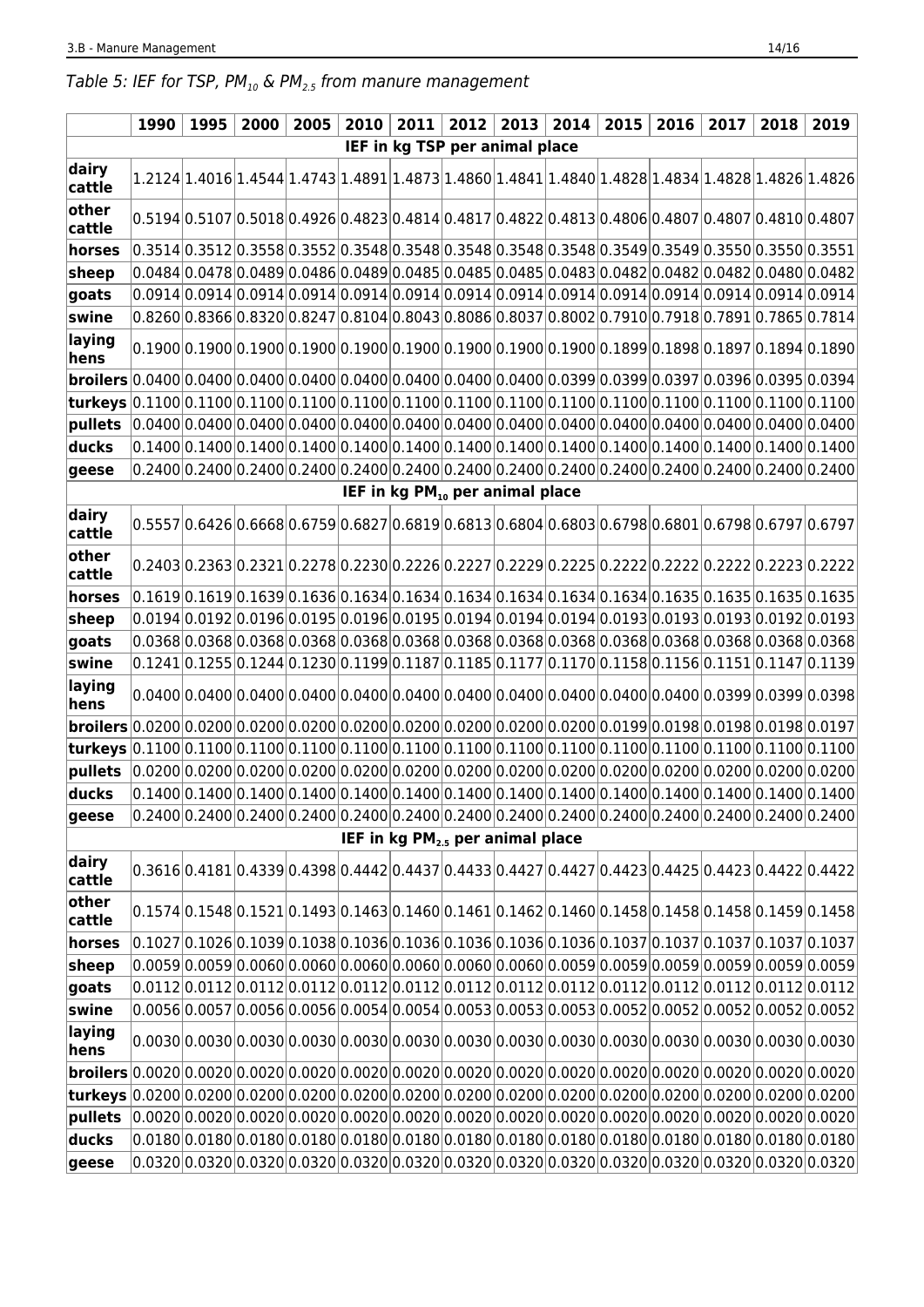# **Trend discussion for Key Sources**

Swine and laying hens are key sources of TSP emissions from manure management. The total TSP emissions from swine mainly follow the animal numbers given in Table 1. However, due to air scrubbing and different emission factors of the different housing systems of the four swine subcategories (sows with piglets, weaners, fattening pigs, boars) and the varying population shares in those housing systems the R<sup>2</sup> of the linear regression is lower than 1 (0.79). For laying hens and broilers, due to the low prevalence of air scrubbing systems. TSP emissions almost perfectly correlate with the animal numbers provided in Table 1 ( $R^2 = 1$ ).

## **Recalculations**

Table REC-4 shows the effects of recalculations on emissions of particulate matter. Changes in the years 1990 through 1999 are a consequence of the update of the dairy cow model (**recalculation reason 1**, see [main page of the agricultural sector\)](https://iir.umweltbundesamt.de/2021/sector/agriculture/start). This update includes a modified calculation of the share of year spent on pasture, resulting in longer grazing periods and therefore lower emissions of particulate matter from manure management in the years 1990 through 1999. Differences of TSP and PM emissions in the years as of 2005 are due to updated activity data of air scrubbing systems for sows, weaners, fattening pigs and broilers, see **recalculation reasons 8 and 10** on [the main](https://iir.umweltbundesamt.de/2021/sector/agriculture/start) [page of the agricultural sector.](https://iir.umweltbundesamt.de/2021/sector/agriculture/start) Further details on recalculations are described in Rösemann et al. (2021), Chapter 3.5.2.

Table REC-4: Comparison of particle emissions (TSP, PM<sub>10</sub> & PM<sub>2.5</sub>) of the submissions (SUB) 2020 and 2021

| TSP, PM10, PM2.5 emissions from manure management, in Gg |  |  |  |  |                                                                                                                |  |  |  |  |  |  |  |  |                                                                                                                 |
|----------------------------------------------------------|--|--|--|--|----------------------------------------------------------------------------------------------------------------|--|--|--|--|--|--|--|--|-----------------------------------------------------------------------------------------------------------------|
|                                                          |  |  |  |  | SUB 1990 1995 2000 2005 2010 2011 2012 2013 2014 2015 2016 2017 2018 2019                                      |  |  |  |  |  |  |  |  |                                                                                                                 |
| <b>TSP</b>                                               |  |  |  |  | $ 2021 50.04 42.24 42.44 41.26 40.32 41.79 43.90 45.06 45.33 44.58 44.35 44.40 43.55 42.90 $                   |  |  |  |  |  |  |  |  |                                                                                                                 |
| <b>TSP</b>                                               |  |  |  |  | $[2020]$ 50.26 $[42.41]$ 42.44 $[41.26]$ 40.32 $[41.79]$ 43.91 $[45.07]$ 45.36 $[44.61]$ 44.39 $[44.44]$ 43.62 |  |  |  |  |  |  |  |  |                                                                                                                 |
|                                                          |  |  |  |  |                                                                                                                |  |  |  |  |  |  |  |  | $ \text{PM}_{10} $ 2021 $ 14.34 12.71 12.63 12.29 12.32 12.75 13.31 13.80 13.77 13.56 13.39 13.36 13.17 13.00 $ |
|                                                          |  |  |  |  | $ \text{PM}_{10} $ 2020 $ 14.44 12.78 12.63 12.29 12.32 12.75 13.31 13.80 13.78 13.57 13.40 13.38 13.19 $      |  |  |  |  |  |  |  |  |                                                                                                                 |
|                                                          |  |  |  |  |                                                                                                                |  |  |  |  |  |  |  |  | <b>PM</b> <sub>2.5</sub> 2021 5.01 4.47 4.18 3.89 3.86 3.86 3.91 4.01 4.01 3.97 3.91 3.88 3.80 3.72             |
|                                                          |  |  |  |  | $ PM,$ , 2020 5.08 4.52 4.18 3.89 3.86 3.86 3.91 4.01 4.01 3.97 3.91 3.88 3.80                                 |  |  |  |  |  |  |  |  |                                                                                                                 |

# **Planned improvements**

No improvements are planned at present.

# **Uncertainty**

Details will be described in [chapter 1.7.](https://iir.umweltbundesamt.de/2021/general/uncertainty_evaluation/start)

[1\)](#page--1-0)

Rösemann C., Haenel H-D., Vos C., Dämmgen U., Döring U., Wulf S., Eurich-Menden B., Freibauer A., Döhler H., Schreiner C., Osterburg B. & Fuß, R. (2021): Calculations of gaseous and particulate